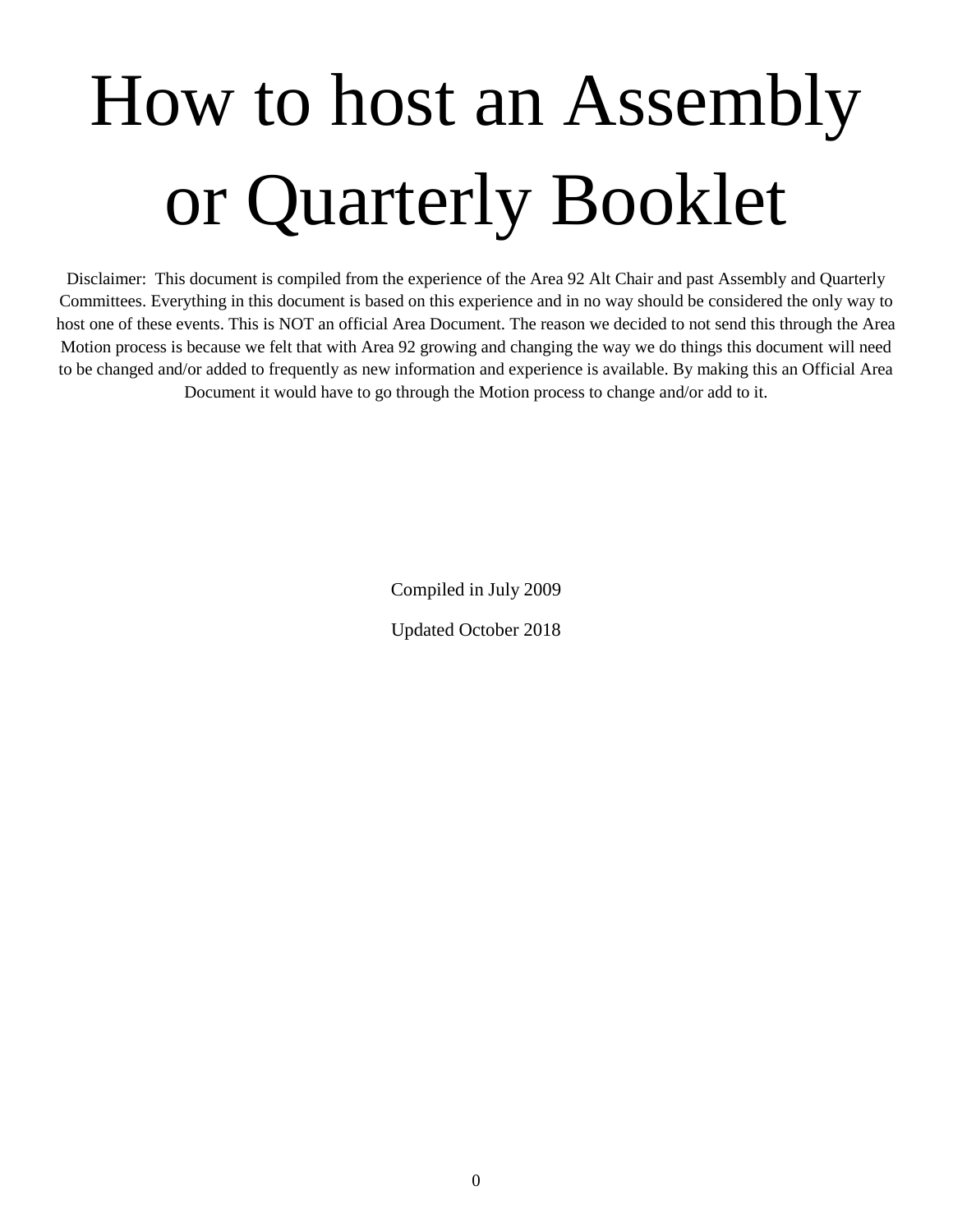# **Table of Contents: page**

| Area 92 Alt Chairpersons responsibilities4         |  |
|----------------------------------------------------|--|
| Committee Chair Positions and Job Descriptions5-14 |  |
|                                                    |  |
| Committee Chairs Checklist for Final Report18-22   |  |
|                                                    |  |
|                                                    |  |
|                                                    |  |
|                                                    |  |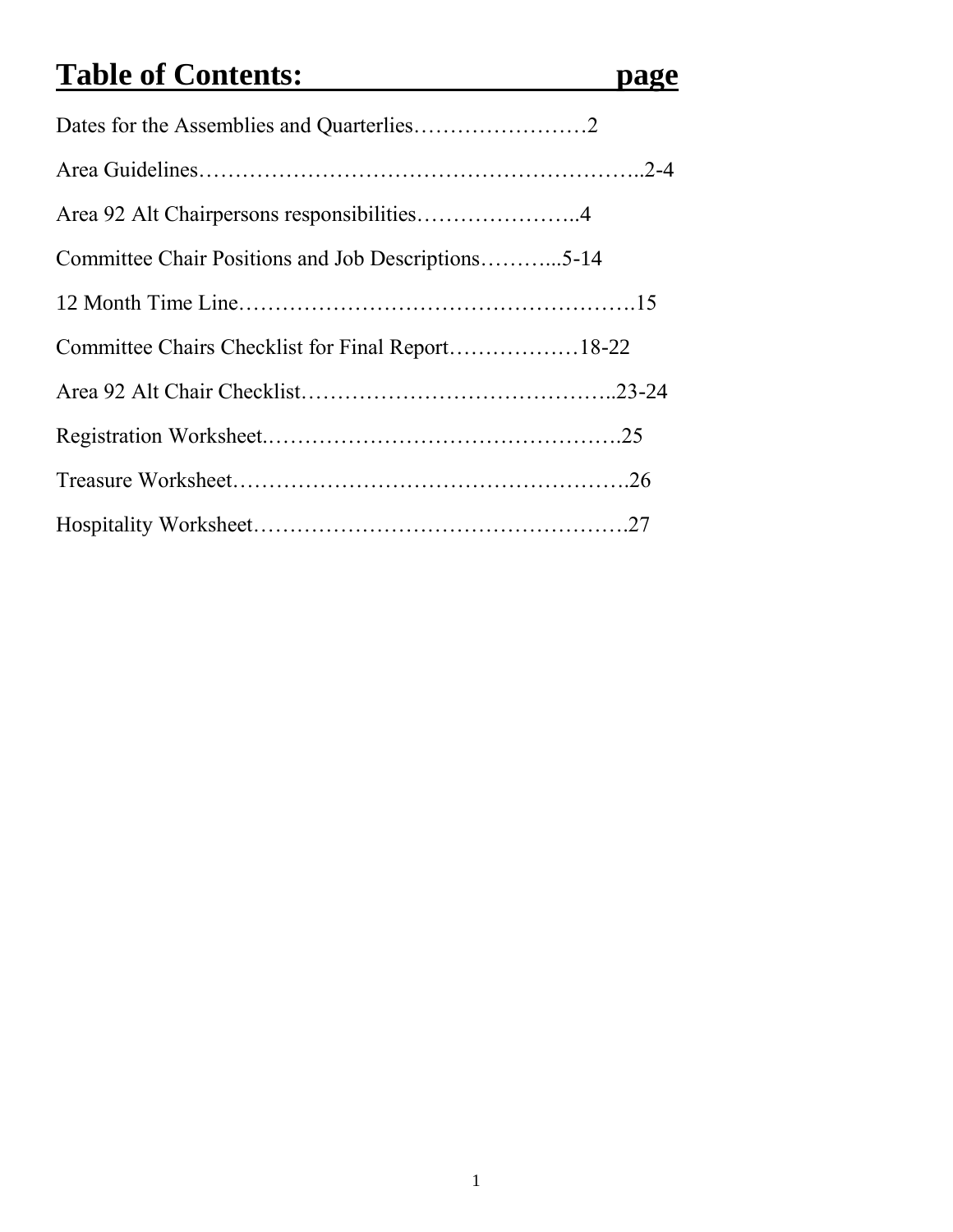# **DATES FOR THE ASSEMBLIES AND QUARTERLIES**

The January and July Ouarterly and the October Assembly are held on the 3<sup>rd</sup> weekend of the month. The date of the April Pre-Conference Assembly should not be in conflict with the General Service Conference in New York. You MUST contact the Area Delegate to find out when the General Service Conference is and when the Delegate will need to leave. Try to choose the weekend before the Delegate will be leaving. The 2016 General Service Conference is April 17th thru April 23rd 2016; the 2017 General Service Conference is April 23rd thru April  $29<sup>th</sup>$ , 2017.

# **AREA GUIDELINES**

# **2.0 AREA ASSEMBLIES**

The Area Assembly is held annually on the third weekend in October, then in April the Spring Pre-Conference Assembly is held. The Assemblies are currently a three day events. Workshop panels are scheduled on Fridays, with our sharing session (chaired by the Host Committee) and an Ask It Basket (chaired by the present Delegate) that evening. Saturday is an all-day business meeting which includes reports from committee members a sharing session, discussion and voting on old and new business motions and in April the Conference agenda items are discussed. All motions not specifying the time they will take effect, will, if passed, take effect at the end of the assembly. Saturday's conclusion will include a dinner and/or other host committee activities as per past motions. The voting body of the Assembly consists of currently serving Area Officers, elected and appointed; D.C.M.s, and G.S.R.s (or alternates in their absence). A spiritual breakfast with a speaker is scheduled for Sunday morning (chaired by the Host Committee). The recordings of the speakers at the Washington State East Area 92 Assemblies are not to be offered for sale. A detailed description of Area Committee meeting activities is outlined in the A.A. Service Manual and the Area 92 Handbook.

# **2.1 HOSTING THE AREA ASSEMBLIES**

- a. Past assembly reports be made available to the host committee to review budget cost and procedure of the previous four years of assemblies attached to the Hosting Handbook.
- b. A facility be reserved; with the Alternate Chair receiving a copy of the contract. The facility be able to comfortably hold the average of the previous eight (8) assemblies' attendance and *can* have a complete audio system with arrangements for recording all assembly functions for archival purposes.
- c. Calculate break-even expense before Assembly.
- d. The host committee have volunteers to help with making arrangements for coffee, lodging and meals. (Consideration be given to gratuities and tax on meals.)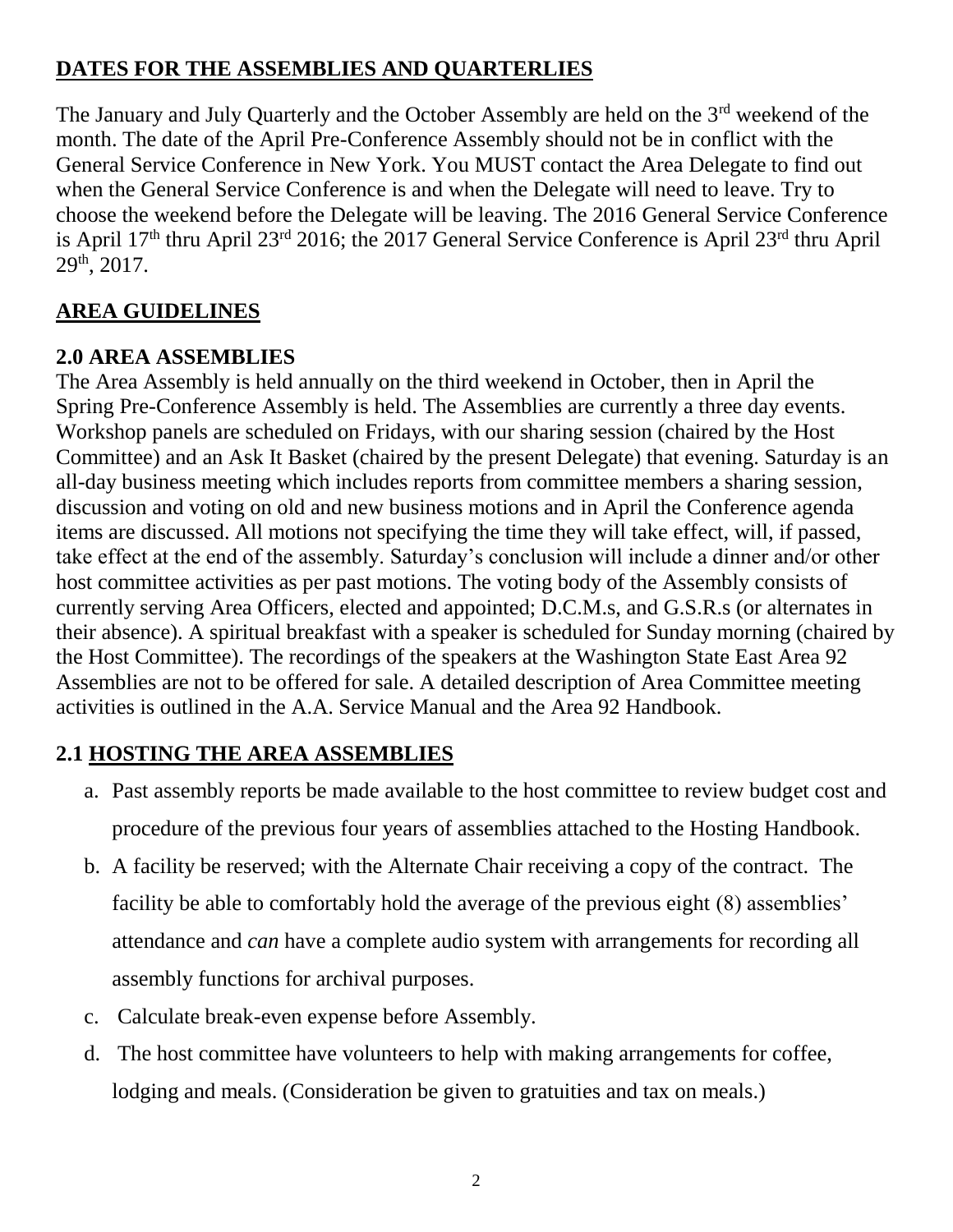- e. A head table with 7 places and a microphone in the center to seat the elected officers and the secretary as well as an additional table to seat the appointed committee chairs. The floor plan be discussed with the Alternate Chair to ensure adequate seating for all districts. Ensure there is a locking room available to house the Area Archives.
- f. Flyers be distributed and placed in the Newsletter in ample time for pre-registration  $(90 120)$ days prior). Information on flyers include, maps, contact phone numbers and information on alternate housing, and lodging (cost, location, etc.).
- g. The host committee is responsible for all bookkeeping and accounting providing the Area with final payment date after completion of the Assembly.
- h. A final report including a breakdown on attendance (G.S.R.s, D.C.M.s, Past Delegates, etc.), and a treasurer's report using the Hosting Handbook template are due to the Area and newsletter by December 1<sup>st</sup> for October Assemblies and June 1<sup>st</sup> for April Assemblies.
- i. Coordinate with the Translation Committee Chair to allow for translation equipment and translators.
- j. The host committee is responsible for having a projector screen available for assembly motions.
- k. Spring Pre-conference Assembly dates cannot conflict with the Conference dates. Coordinate with Delegate for available dates.
- l. DCM and GSR roundtables be made available for all who wish to attend, at quarterlies and assemblies. (The DCM and a GSR from the hosting district chair.)
- m. The Area 92 Committee will invite our Pacific Region Trustee to Chair the 3<sup>rd</sup> Legacy Procedure at the Election Assembly and be invited to speak at our Sunday morning spiritual breakfast. The Area 92 Committee will pay for travel, lodging, meals, and full registration for the Pacific Region Trustee from the Area 92 General Fund.

#### **2.3 HOSTING AREA QUARTERLIES**

- a. Past quarterly reports be made available to the host committee to review budget cost and procedures of previous four years of quarterlies attached to the Hosting Handbook.
- b. The business meeting be held in a room that can handle 100 to 150 people with at least 2 microphones strategically placed on the floor.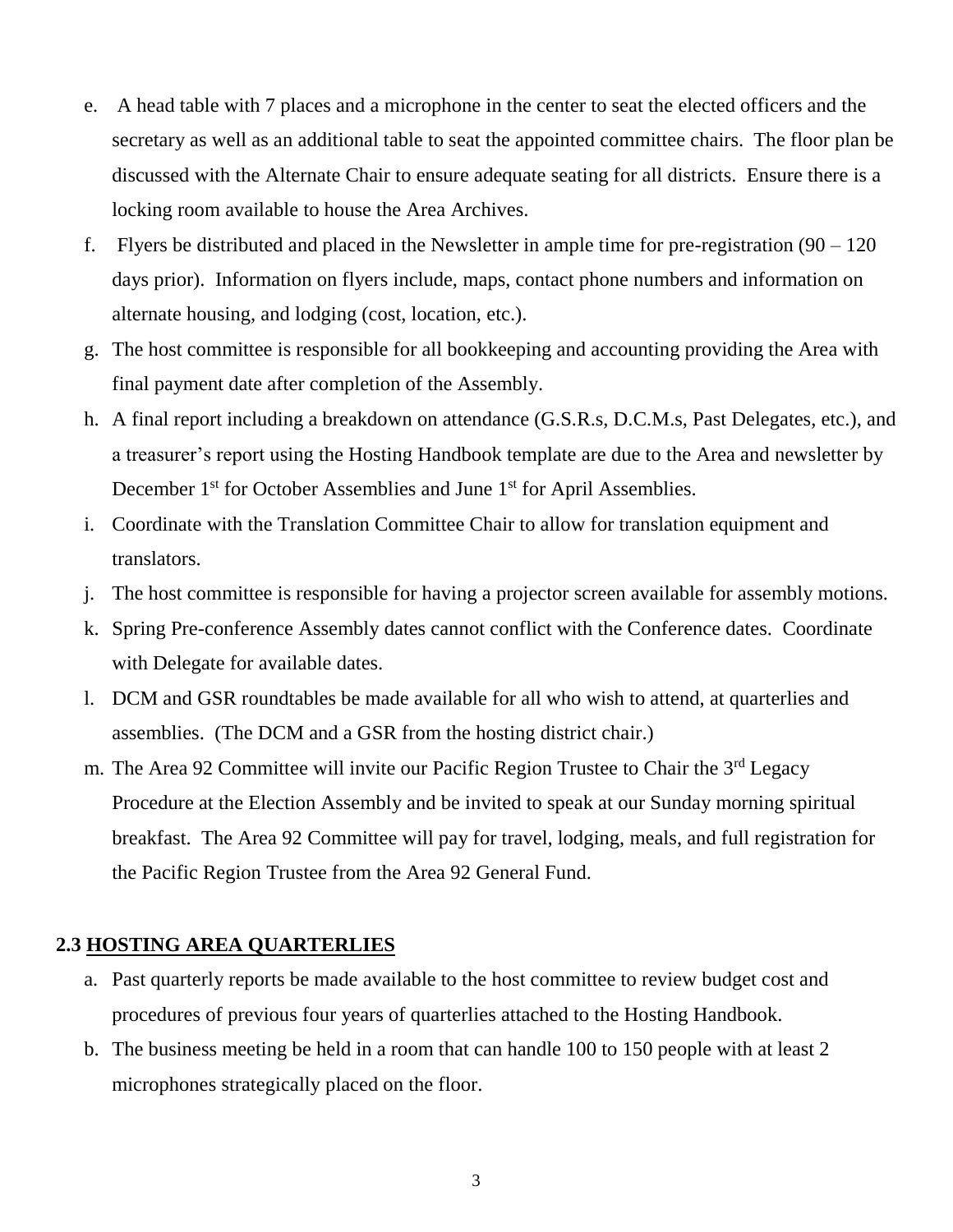- c. A head table with 7 places with a microphone in the center to seat the elected officers and the secretary as well as an additional table to seat the 8 appointed committee chairs Floor plan be discussed with the Alternate Chair.
- d. Have available for Friday evening enough space for roundtable discussions. Make available an A.A. meeting for people not attending the roundtable discussions.
- e. Flyers be distributed and placed in Newsletter in ample time for pre-registration (90- 120 days prior). Information on flyers include maps, contact phone numbers and information on alternate housing, lodging (costs, location, etc.).
- f. Host committees consider the number of volunteers needed for coffee making, cleaning up, registration, lunch, etc.
- g. The host committee is responsible for all bookkeeping and accounting providing the Area with final payment date after completion of the Quarterly.
- h. A final report including a breakdown on attendance (G.S.R.s, D.C.M.s, Past Delegates, etc.), and a treasurer's report using the Hosting Handbook template are due to the Area and newsletter by March 1<sup>st</sup> for January Quarterlies and September 1<sup>st</sup> for July Quarterlies.
- i. The host committee will be responsible for having a projector screen available for quarterly motions.
- j. Coordinate with the Translation Committee Chair to allow for translation equipment and translators.
- k. DCM and GSR roundtables be made available for all who wish to attend at area quarterlies and assemblies. (The DCM and a GSR from the hosting district chair).

#### **AREA 92 ALT. CHAIRPERSON'S RESPONSIBILITIES**

- a. To keep this handbook up to date with current area procedures, committee job descriptions. Inform the Host Committee of the April General Service Conference dates.
- b. Make 2 copies of this handbook available to each District that is awarded an event.
- c. Be available for the Host Committee to answer questions and give suggestions.
- d. Be available for a walk through, if needed. Review the contract before it is signed.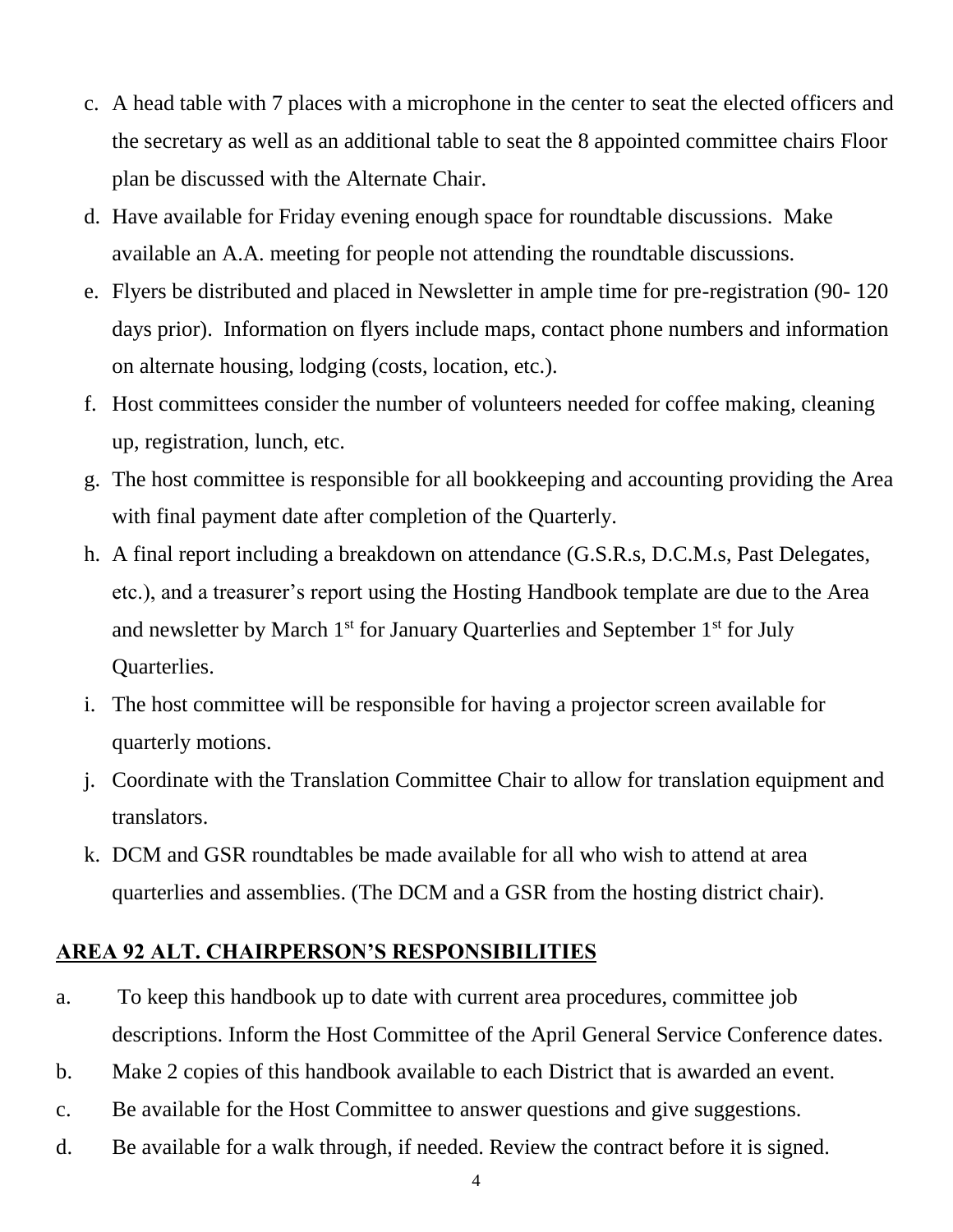- e. Check with the host committee 60 days out and get the panel topics and agenda for Friday night.
- f. See checklist in the back of this booklet
- g. To go over final check list 30 before event to make sure that everything has been handled such as recorder and overhead.
- h. Bring mailbox and 12 steps/12 Traditions/12 Concepts wall hangings to event and hang. (Assemblies Only)
- i. Be sure that the seating for Elected and Appointed Officers is correct.
- j. Inform the Host Committee of the April General Service Conference dates.

# **COMMITTEE CHAIRPERSONS AND JOB DESCRIPTIONS**

#### **Chairperson & Co-Chair**

- a. To find reliable people to chair the committees listed below. It's always helpful if some have Assembly/Quarterly committee experience.
- b. Be sure to take the Officer/District placards from the Quarterly/Assembly before yours
- c. See checklist in the back of this booklet
- d. VOTING ASSEMBLY ONLY: As soon as you are awarded the bid contact the Regional Trustee and invite them to Chair the voting portion of the Assembly. If they are not available contact a Delegate from one of the neighboring areas. This person is fully funded by the committee.
- e. Chair the monthly planning meetings and be responsible for keeping the committee moving forward.
- f.. Keep in contact with all committee chairs and be aware of what is going on in each committee.
- g. Attend the Quarterlies and Assemblies and give a report. If you are unable to attend then you can ask your District's DCM to give these reports.
- h. Delegate responsibilities to the committee members
- i. Follow the Area Guidelines for hosting your event. See Area Handbook 2.0
- j. Keep in close contact with the Area Alt Chair.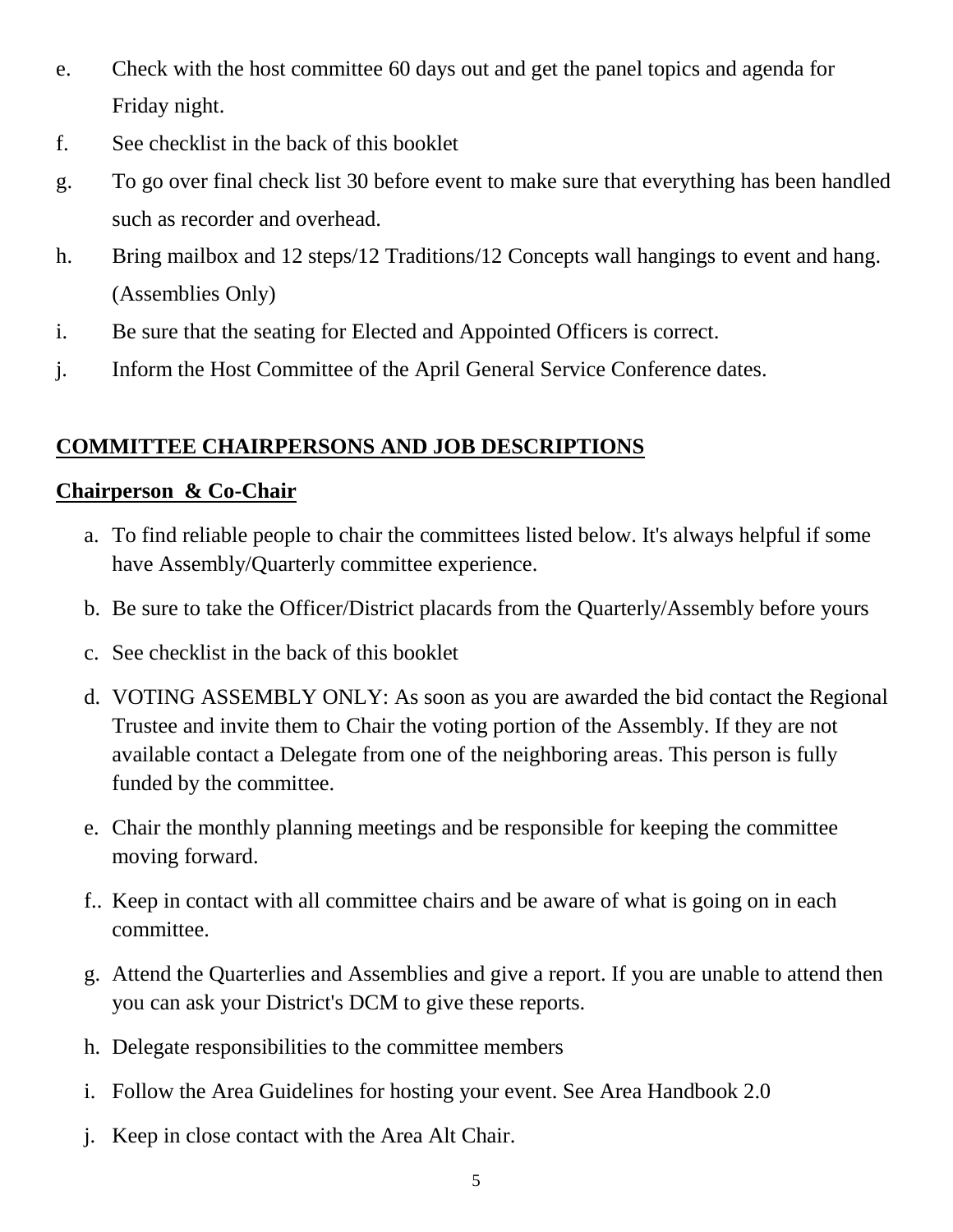k. If problems arise that you cannot resolve, call the Area Alt. Chair or ask the Area Alt Chair to visit the next planning committee meeting.

- l. Remember the Serenity Prayer.
- m. Make copies of this booklet to hand out to your committee chairs. It may be helpful to have extras on hand just in case you have someone new to service.
- n. Receive the final report from your Secretary 45 days after event and get a hard copy and electronic copy to the Area Alt Chairperson within two months after event.
- o. To be included in final report
	- 1. Final reports from all committee chairs, including yours.
	- 2. Copy of final contract and bills.
	- 3. Copy of flyer.
	- 4. Final agenda.
	- 5. Final Treasurer's report.
	- 6. Any suggestions for the next Host Committee are appreciated.

#### **Treasurer**

- a. Attend monthly planning meetings
- b. Keep track of all incoming and outgoing money and make a written report at each committee planning meeting. See Worksheet in the back of this booklet.
- c. Work with all committee chairs and reimburse money spent as needed.
- d. Have a check at the end of the event for the seed money to give to the Area Alt Treasure.
- e. Be sure that all funds balance.
- f. Track the monies from the  $7<sup>th</sup>$  Tradition cans in the hospitality room.
- g. Have petty cash available for emergency supplies and change.
- h. Have a running balance so that, on Saturday, if we are in the red the Area Chair can pass the hat.
- i. Send any surplus funds to the Area Alt. Treasurer.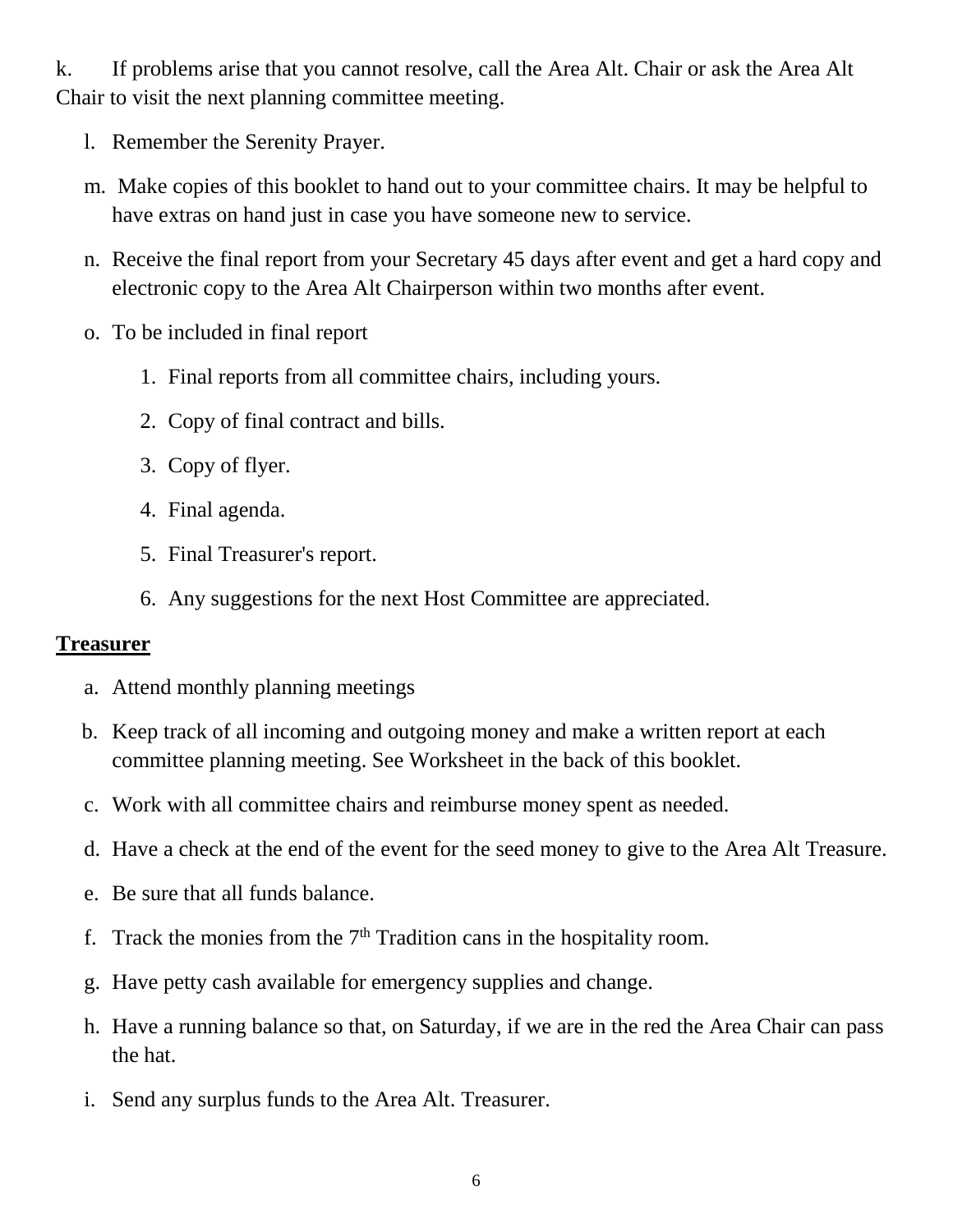j. Have final written report to Secretary 30 days after the end of the event. Your report must include: Total dollar amounts for: registration, each meal, any extras, like ice cream social, inflow and outflow (by your sub-committees), hospitality room contributions and a final tally. When there are excess funds, a check for the full amount of the excess needs to be submitted to the Area with the final report. If money is still needed to cover expenses, then a request for a check for the that amount needs to be submitted to the Alt. Chair and Treasure so those expenses can be paid.

#### **Facilities Chairperson:**

- a. Attend monthly planning meetings.
- b. Work with the host facility to secure hotel rooms at discounted rate (if possible), meals, recording equipment (if necessary), and proper arrangement of the meeting rooms.
- c. Questions to ask facility
	- o Does the facility have a sound system and overhead projector or computer projector and what is the cost? Can we provide that equipment?
	- o Does the facility (if hotel or convention center) require a specific number of rooms be booked in order to get meeting rooms free or at a discounted rate?
	- o When will the block of rooms be released? Request 30 prior to assembly.
	- o Are there any other fees that haven't been mentioned? Such as sound, stage, setup/tear down, linen, etc.
	- o Is there any overtime costs if meeting runs over?
	- o Do we get any complimentary rooms? If so how many?
	- o Can we bring in food and drinks to the hospitality room?
	- o Can we bring in/supply our own coffee on premises?
	- o When does the final meal count need to be provided to the facility?
- d. Work with the sound and projection committee and see if the facility has adequate equipment or whether the committee will need to rent something.
- e. The Archives Chair requires a lockable separate room away from activity, food and drinks. Have 6-8 tables available. Please get the room as close as possible to the main meeting room.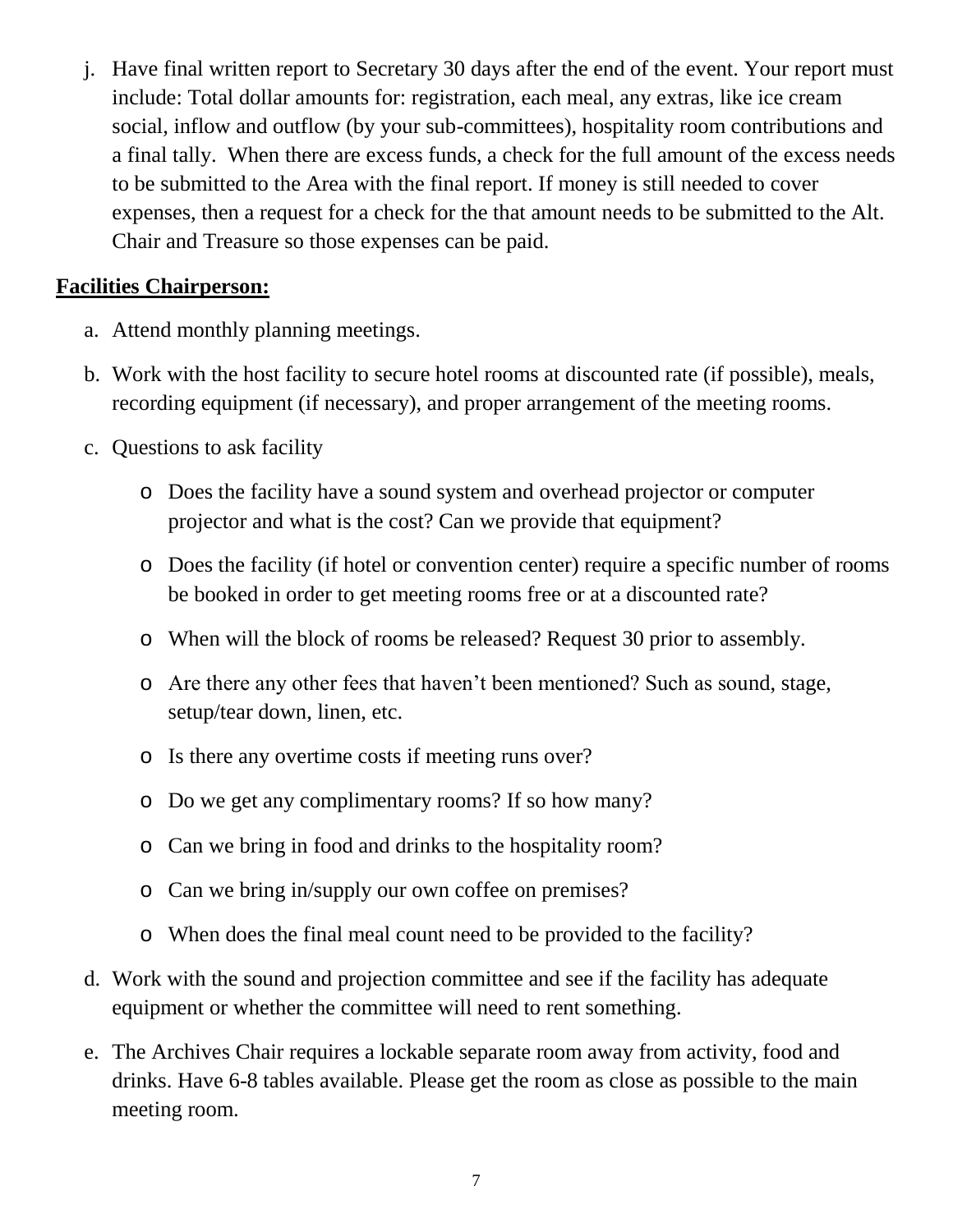- f. Make sure you are the contact with the facility and the only person who can make changes with the facility. This will avoid confusion for you and the facility. It is suggested that there be one other who knows what and can be an backup contact for the facility.
- g. Before a contract is signed or a commitment is made, the Area Alt. Chair needs to tour the facility and look at the contract. You will need to make arrangements with the Host Committee Chair, Area Alt. Chair and the facility to be present for this. Please send an electronic copy of contract to Area Alt. Chair. See Area Handbook 2.1.b
- h. When you are negotiating the meal costs, remember to add tax and gratuity. This can be upwards to 24% per meal (as of 2009). Without the tax and gratuity included, there could be hundreds or thousands of dollars of overruns and unaccounted expenses.
- i. Meal Costs need to be finalized a minimum of six (6) months out and the registration committee notified of the cost so that it can be included in the registration flyer.
- j. Have final written report to Secretary 30 days after the end of the event. Include a copy of the final contract.

#### **Registration Chairperson:**

- a. Attend monthly planning meetings.
- b. Have a final registration form completed 5 months before event **(English and Spanish).** Registration form should include:
	- o Registration cost, meal(s) costs, INCLUDING TAX AND GRATITUITY, and the cutoff date for securing meals.
	- o Extra function cost (like coffee cups, ice cream social, dance etc.),
	- o Name and date of event.
	- o Name, phone number and address of facility.
	- o Local hotel/motel information (including host facility) name, address, phone number and if they are pet friendly. In warmer months you may want to include a camper/motor home park (which ones are pet friendly and any cost associated with bringing a pet).
	- o The address where registrations are to be sent.
	- o The phone number/email of Registration Chairperson and one other contact person.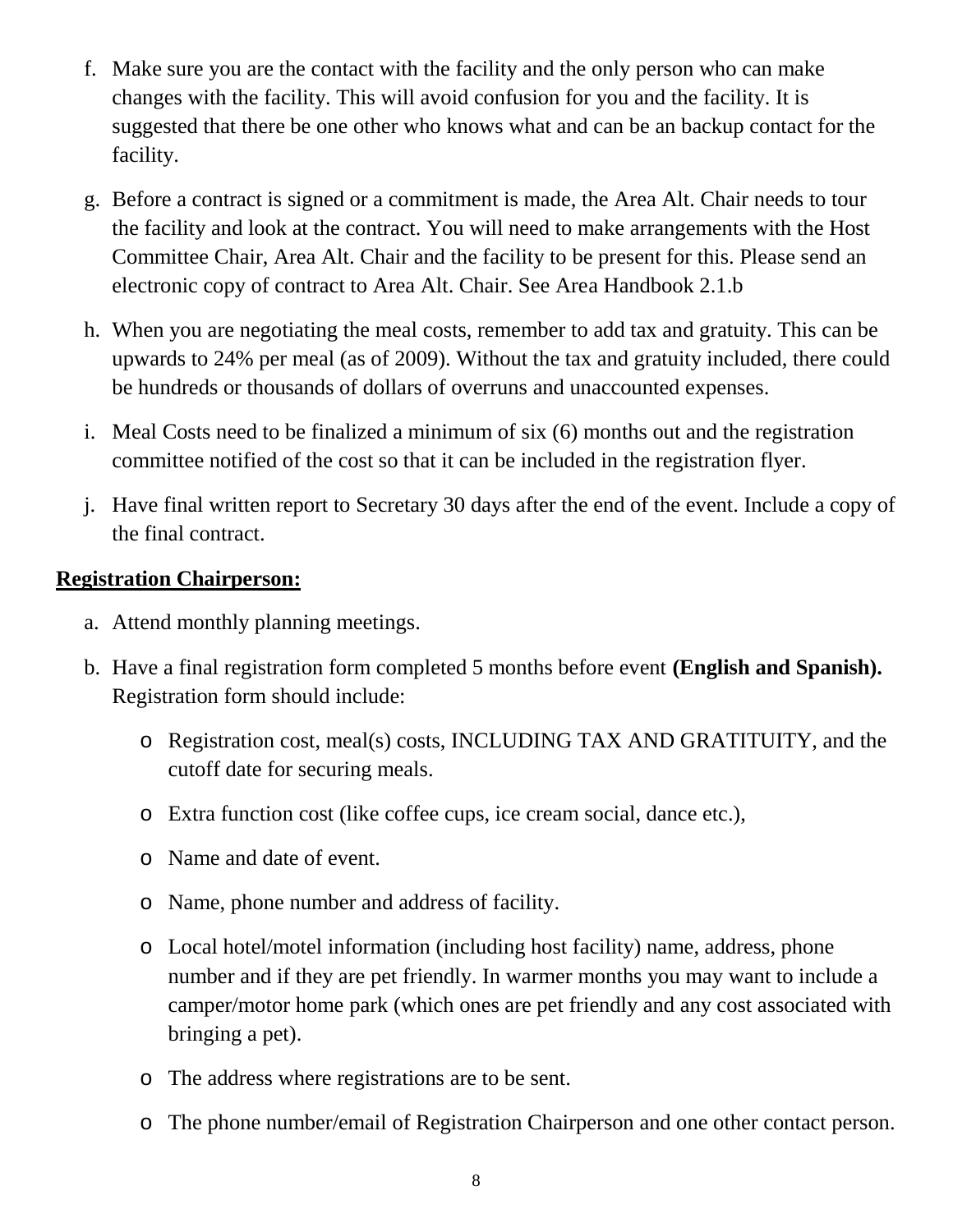- o Time that registration will open on Friday and the time of the first panel
- o Any other directions the Host Committee deems necessary.
- c. Things to consider when setting the registration fee: expenses for speakers, Pacific Regional Trustee expenses (if voting assembly) registration supplies, copies, hospitality room expenses, any expenses related to recording the meeting, and any other incidental costs.

d. Have 200 English and 50 Spanish copies of your registration form at Assemblies and Quarterlies for distribution. Put them in the Area mailboxes for each officer and DCM and leave the rest on the flyer table.

- e. Get a copy of each registration form to the Host Committee Treasurer.
- f. Keep track of all registration forms and file them in such a way that all committee members can easily find a name.
- g. Be responsible for making a list of supplies that are needed such as badges, envelopes, markers, pens, cash box and meal tickets 60 days before event.
- h. Research and purchase all supplies required for registration 30 days before event and have the registration table set up at least one (1) hour prior to registration opening.
- i. Prepare pre-registration envelopes fourteen (14) days prior to event: Include: name badge, meal tickets, local meeting schedule, list of restaurants close to facility and anything your committee deems important. Have extra registration forms and name badges (150+) available for walk-in registrations.
- j. Find volunteers to man the registration table from opening on Friday and 7am through 2 pm on Saturday. (Two (2) persons at 2 hour intervals has been successful at other assemblies)
- k. See worksheet in the back of this handbook.
- l. Find and easy way to track total meals and extras one each badge.
- m. Have a written report to the Secretary 30 days after the closing of event. Include in your report: total registrations, how many Area Officers, DCM's and Alts, GSR's and Alts, members, past delegates and visitors and how many for each meal.

# **Secretary:**

a. Attend and take minutes at all Host Committee meetings.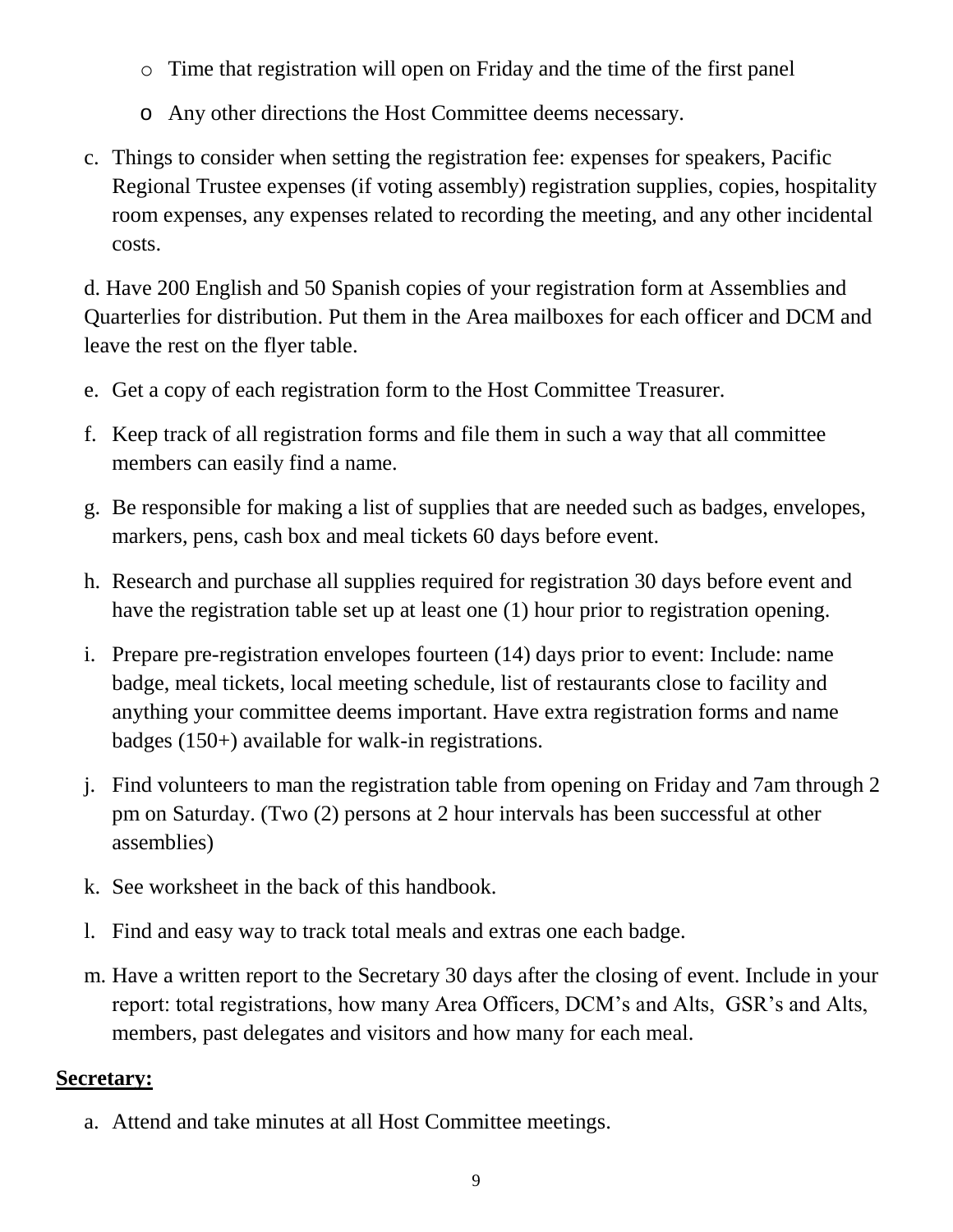- b. Review minutes of the previous meeting at each Host Committee meeting and make copies available for your committee members.
- c. Maintains an up-to-date Host Committee phone/e-mail list. Please include the current Area Alt. Chair.

d. If possible email or mail minutes to each Host Committee member within a few days of the meeting.

e. Have the final report to Host Committee Chairperson 45 days after the end of the event. When you are compiling the final report make sure that each sub-committee report has all the necessary information.

#### **Panel and Speaker Chair person:**

- a. Attend monthly planning meetings.
- b. Choose panel topics. Traditionally, panel topics have come from the upcoming General Service Conference Theme or you can choose any other AA service related topic you want. You can get the General Service Conference Theme from the Area Alt. Chairperson.
- c. Friday agenda typically includes: 3pm Registration Opens 4-5pm Panel or Panels 5-6:30pm No Host Dinner 6:30-7:30 pm Web Team, Finance Committee, Standing Committee Chairs meet 7:45-8:45 pm DCM and GSR Orientation/Roundtable (separate rooms if possible) 9-10pm Social hour and activities **(The host committee decides when to start the Friday agenda)**
- d. Find volunteers to be panelists on the Friday panels. You can ask local AA member to or you can contact persons who are pre-registered. Be sure that there is ample time for questions of the panelists.
- e. Have alternate panelists prepared in case of emergency.
- f. The Sunday morning speaker (Assemblies only) should be a person who has a service history since this is a service Assembly. When the Pacific Regional Trustee is in attendance, they shall be invited to be the Sunday morning speaker. The Host Committee pays for travel, lodging and full registration for the speaker only out of seed monies or pre-registration monies.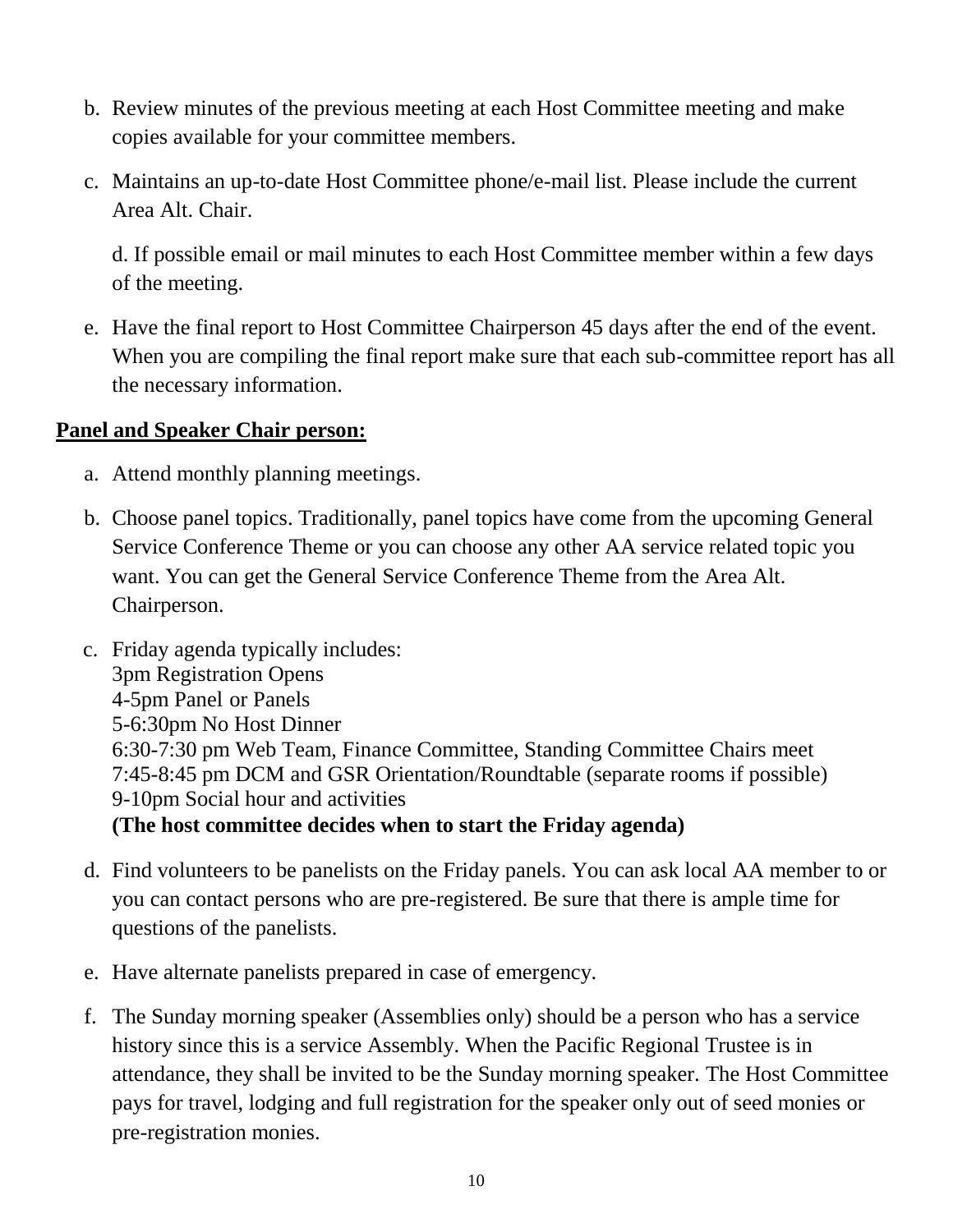- g. Be sure to ask speaker if he/she has any special needs: how many beds in their room, smoking or non smoking, special meal requirements, etc.
- h. Have one (1) person (must have reliable transportation) assigned to host the speaker and take them anywhere they need to go .
- i. Have final written report to Secretary 30 days after the end of the event.

#### **Activities Chairperson:**

- a. Attend monthly planning meetings.
- b. Get volunteers to help plan, set up and host activities for Friday and Saturday (Assembly only) nights.
- c. Coordinate and facilitate the activities
- d. Obtain all necessary supplies
- e. Arrive two (2) hours prior to the scheduled start time of the activity to coordinate set up.
- f. What type of activities you ask??? Well use your imagination. The following is a list of potential activities presented by other committees: Cover tables with butcher paper and supply crayons at all District tables, plays or skits, game or movies, a Saturday night dance.
- g. Have final written report to Secretary 30 days after the end of the event.

#### **Set-up/clean up Chairperson:**

- a. Attend monthly planning meetings
- b. Coordinate all set-up and clean up activities with the chair of the Facilities subcommittee.
- c. Arrive in time to assure that set-up is completed well in advance of any activity.
- d. Coordinate bringing in supplies for all other committees members and set them up in designated areas.
- e. Coordinate clean up after the closing of the Assembly/Quarterly.
- f. Make sure that the facility is left in good condition so that no additional clean-up costs are incurred.
- g. Have final written report to Secretary 30 days after the end of the event.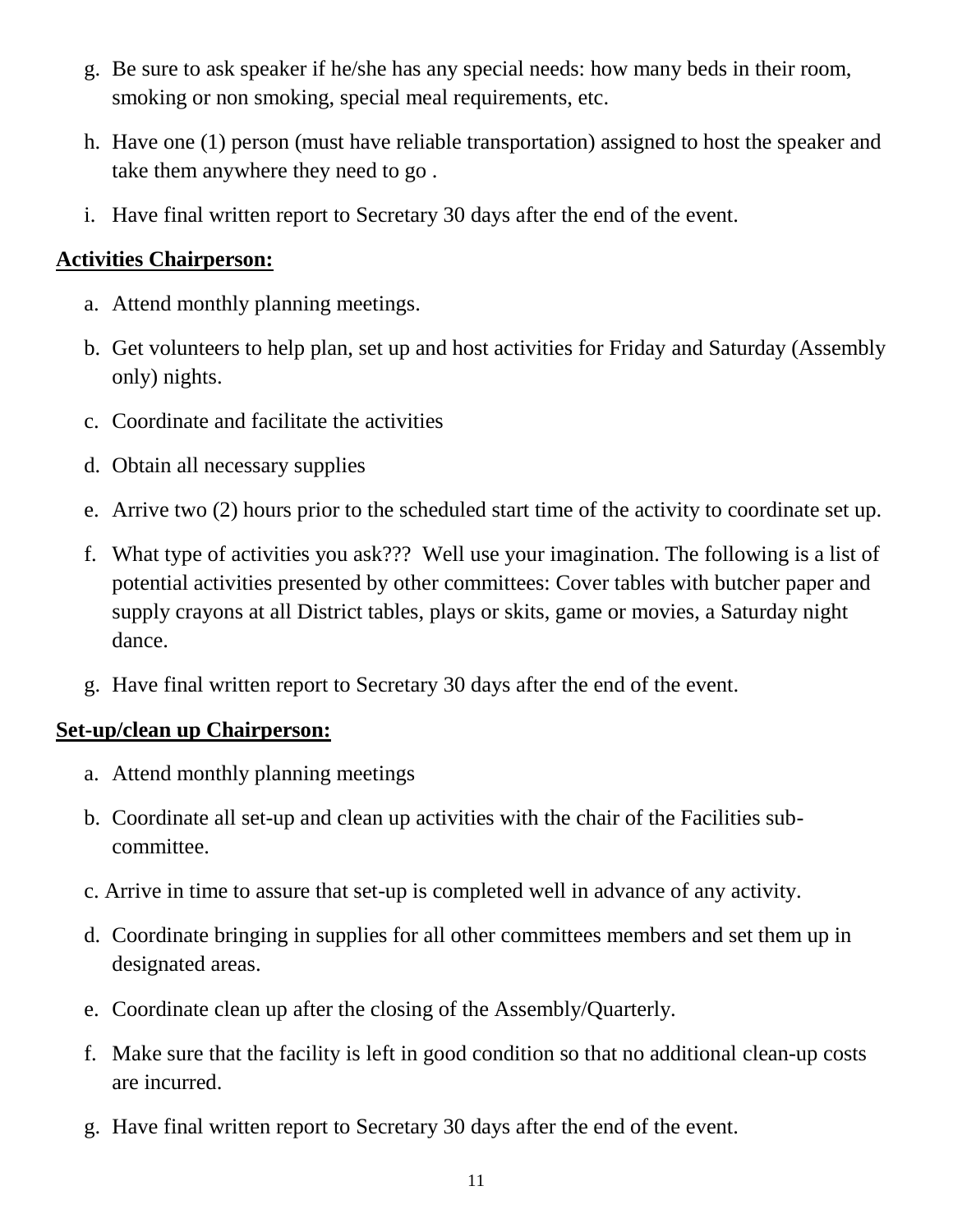#### **Sound and Projection Chairperson:**

- a. Attend monthly planning meetings.
- b. Obtain a list of all equipment required by Area 92 for presentations and meetings and make sure equipment is available.
- c. Let the Facilities Chair know what you will need and find out what equipment that the facility can supply and at what cost.
- d. Acquire of an overhead projector with supplies such as transparencies, pens, light bulbs, etc., or acquire a computer (with power point programming), and a projector with all other attachments that would be required. Check to see if the facility has a screen or if there is a wall that will allow projections to be seen. See Area Handbook 2.1 j  $\&$  2.3 i
- e. Contact someone to record the Saturday business meeting, from 8am to the end of business.
- f. If you need to bring in someone from out of town to record the business meeting, the Host Committee pays for mileage, lodging and registration out the seed money or preregistration receipts.
- g. Find out ahead of time what supplies the recorder will need.
- h. If you are unable to find someone to record the business meeting, contact the Area Alt. Chair for phone numbers of reliable and experienced persons.
- i. Have a final written report to Secretary 30 days after the end of the event.

#### **Housing Chairperson**

- a. Attend monthly planning meetings.
- b. Acquire a list of hotels close to event and give the list to the Host Committee Chair and the Registration Chair. You will need to include name, address, phone number and rate and map or distance from the host facility. Be sure to inquire about any reduced rate that may be available.
- c. Acquire a list of members and their phone numbers that are willing to open their homes to out of town GSR's whose home groups are unable to provide lodging money for the event.
- d. Call and verify available lodging at each facility at least two (2) weeks prior to the event.
- e. Have final written report to the Secretary 30 days after the event.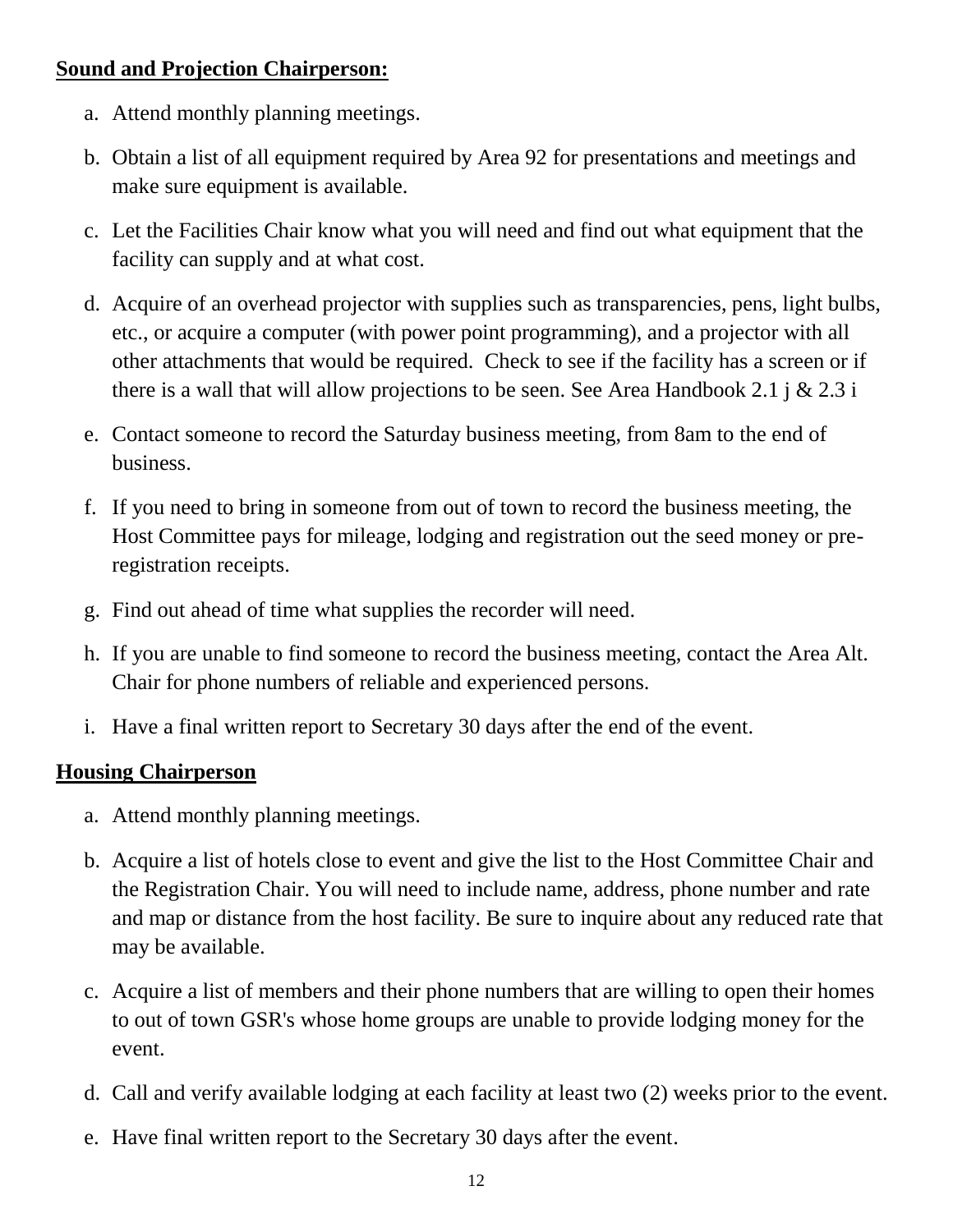#### **Volunteer and Hospitality Chairperson:**

- a. Attend monthly planning meetings.
- b. See worksheet in the back of this booklet
- c. Find enough volunteers to work in 2 hour shifts to be greeters and to staff the hospitality room. For October voting Assemblies, you will need at least 5 non-voting runners to pick up votes and take them to the vote counters. You will need empty coffee cans or similar containers and approximately 7000 small pieces of paper for ballots.
- d. Plan for extra help on schedule in case some people don't show-up. Yes it does happen.
- e. Call volunteers two (2) weeks prior to the event and two (2) days prior to event to remind them of their schedule and where they should report.
- f. Make a list of and obtain supplies such as water, soda, coffee, (regular and decaf), hot tea, cream, sugar, cups, stir sticks, cookies, fresh fruit, muffins, napkins, plates, coolers, ice, etc.
- g. Buy supplies a day or so before the event and have them close to or at the facility. Make sure that coffee is ready before the opening of registration. Alcoholics can deal with almost anything, but we have to have our coffee.
- h. Have volunteers available to take tickets for meals and activities.
- i. Have donation cans available at the coffee and in the hospitality room.
- j. Some committees have asked local home groups to bring cakes, cookies and fruit and veggie trays in order to reduce costs.
- k. Have a written schedule with phone numbers available and coordinate shifts for greeters and hospitality. Check with registration to see if they need any volunteers or runners.
- l. Have final written report to Secretary 30 days after the end of the event.

#### **Runners**

- a. Attend monthly planning meetings.
- b. Must have a reliable vehicle(s) available at event.
- c. Be available for the duration of the Assembly/Quarterly to get needed supplies.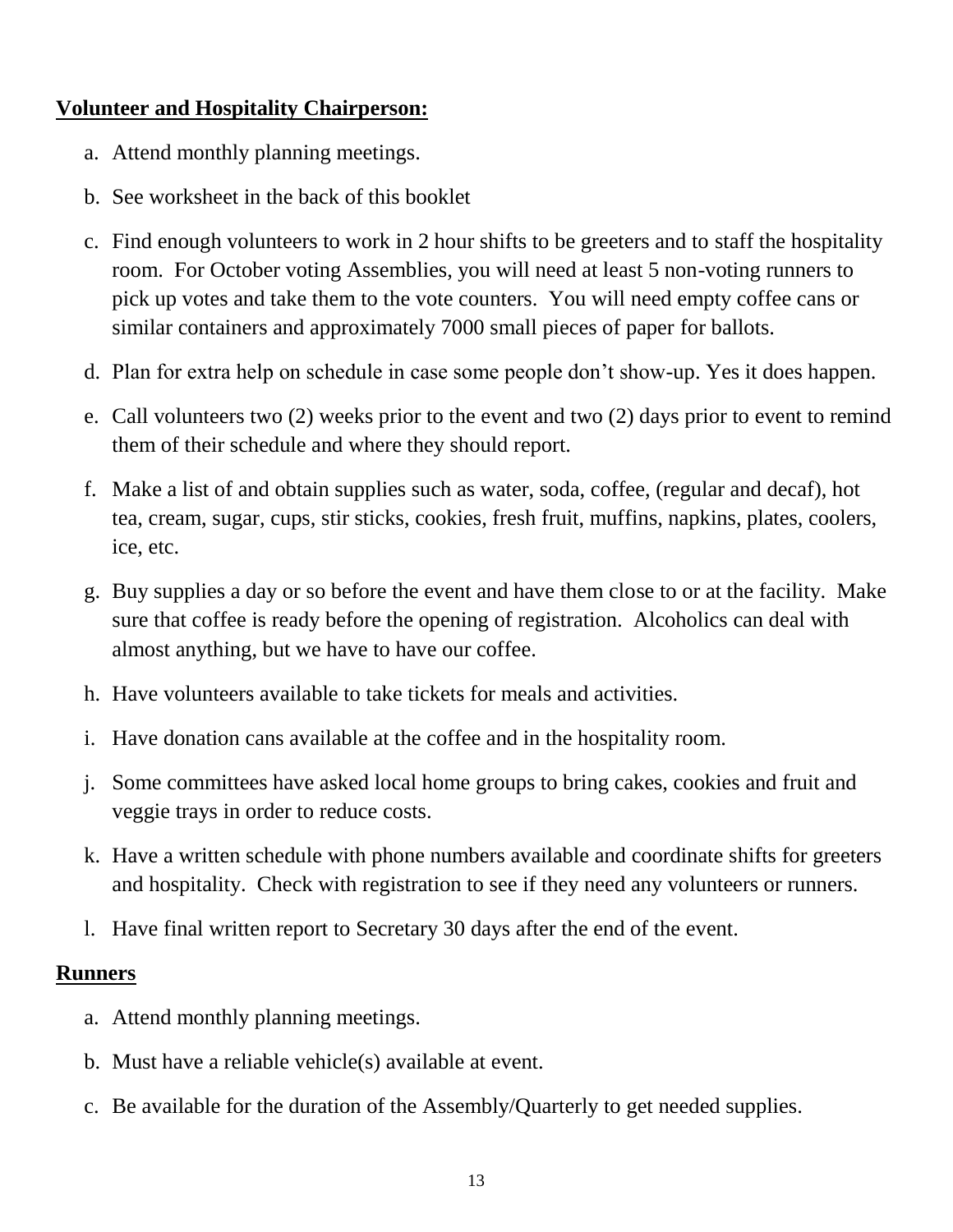- d. Obtain petty cash from Treasurer as needed and return receipts to Treasurer.
- e. Be available to assist where needed.
- f. Have final written report to Secretary 30 days after the end of the event.

# **RESPONSIBILITY FOR ALL**

PLEASE KEEP IN CONSTANT COMMUNICATIONS. IN ORDER FOR THINGS TO RUN SMOOTHLY THE COMMITTEE CHAIR NEEDS THE HELP OF ALL COMMITTEE MEMBERS AND COMMUNICATION IS THE BASIS FOR THAT. KEEP THE CHAIRPERSON INFORMED OF ALL INFORMATION PERTAINING TO THE ASSEMBLY. IF YOU HAVE ANY COMMENTS OR CONCERNS PLEASE CONTACT YOUR COMMITTEE CHAIR. IF THERE ARE ISSUES THAT CANNOT BE RESOLVED BY THE HOST COMMITTEE, CONTACT THE AREA ALT. CHAIR.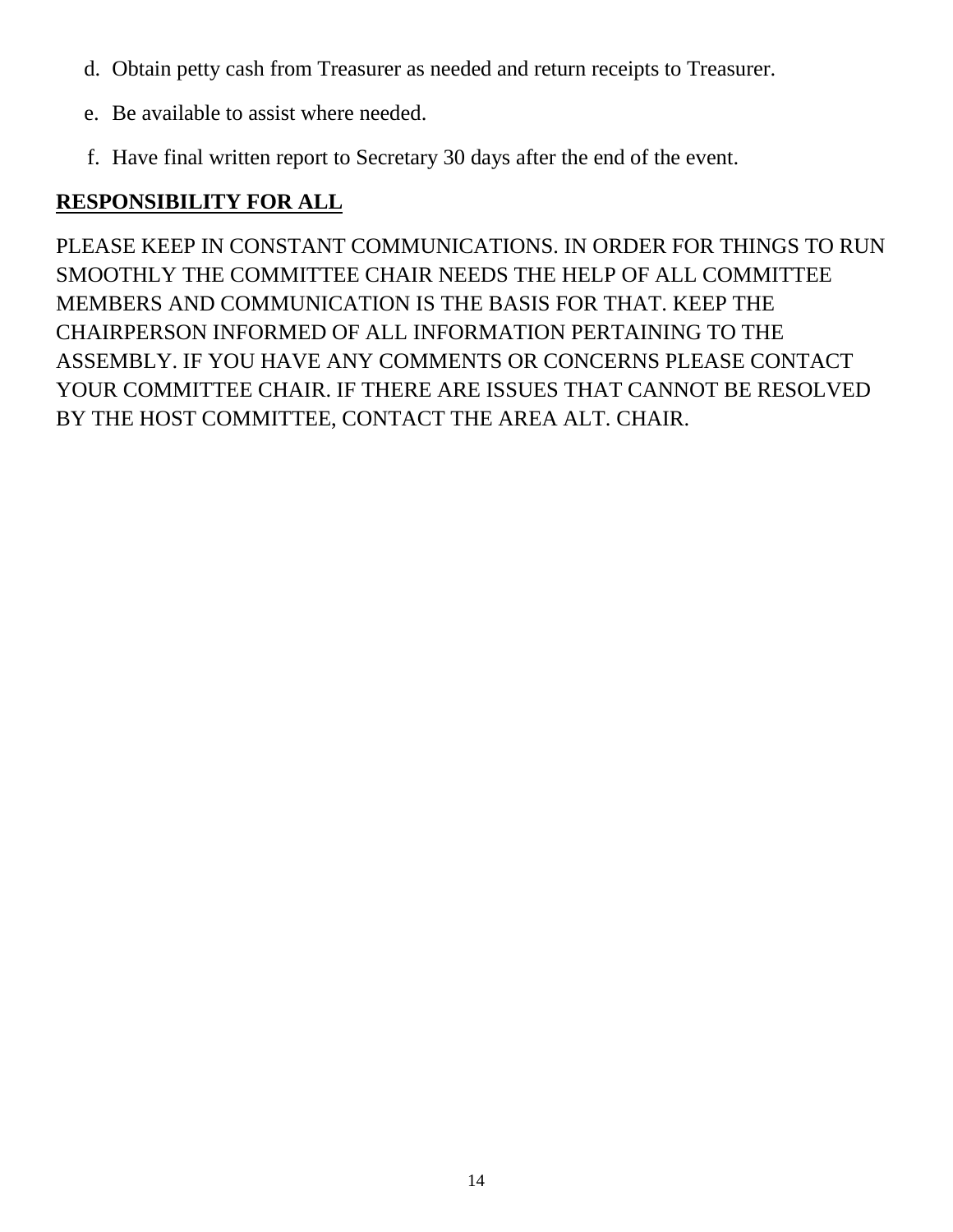#### **12 MONTH TIMELINE**

#### **12 Months out**

- $\triangleright$  Begin to finalize the location of the host facility.
- $\triangleright$  Get menus and begin discussing meals if applicable. Get costs of coffee and meals if possible.
- $\triangleright$  At the Committee Meeting start filling the committee chairs.
- $\triangleright$  Begin enlisting volunteers for the sub-committees.

#### **11 Months out**

- $\triangleright$  Finalize contract for the facility.
- ➢ Contact Alt. Chair to tour host facility, if needed, and e-mail copy of contract to Alt. Chair before signing.
- $\triangleright$  Decide on meals and what coffee service. Get an update on the quest and meeting rooms.

#### **10 Months out**

- $\triangleright$  Finalize meal costs, including tax and gratuity
- $\triangleright$  Start looking at all costs and begin calculating on how much to charge for assembly registration.
- $\triangleright$  Visit and compile a list of local hotels/motels, including name of facility, address, phone number and room rate. In warmer months you may want to contact an RV park and include this information in the registration flyer.
- ➢ Decide what type of activities you will have and start looking at any expenses of activities.

#### **9 Months out**

- $\triangleright$  Begin to complete cost analysis in order to calculate the cost of individual registration.
- $\triangleright$  Finalize hotel/motel list for registration flyer.
- $\triangleright$  Finalize activities and associated costs. Provide that information to the registration chair to be included on the flyer.

#### **8 Months out**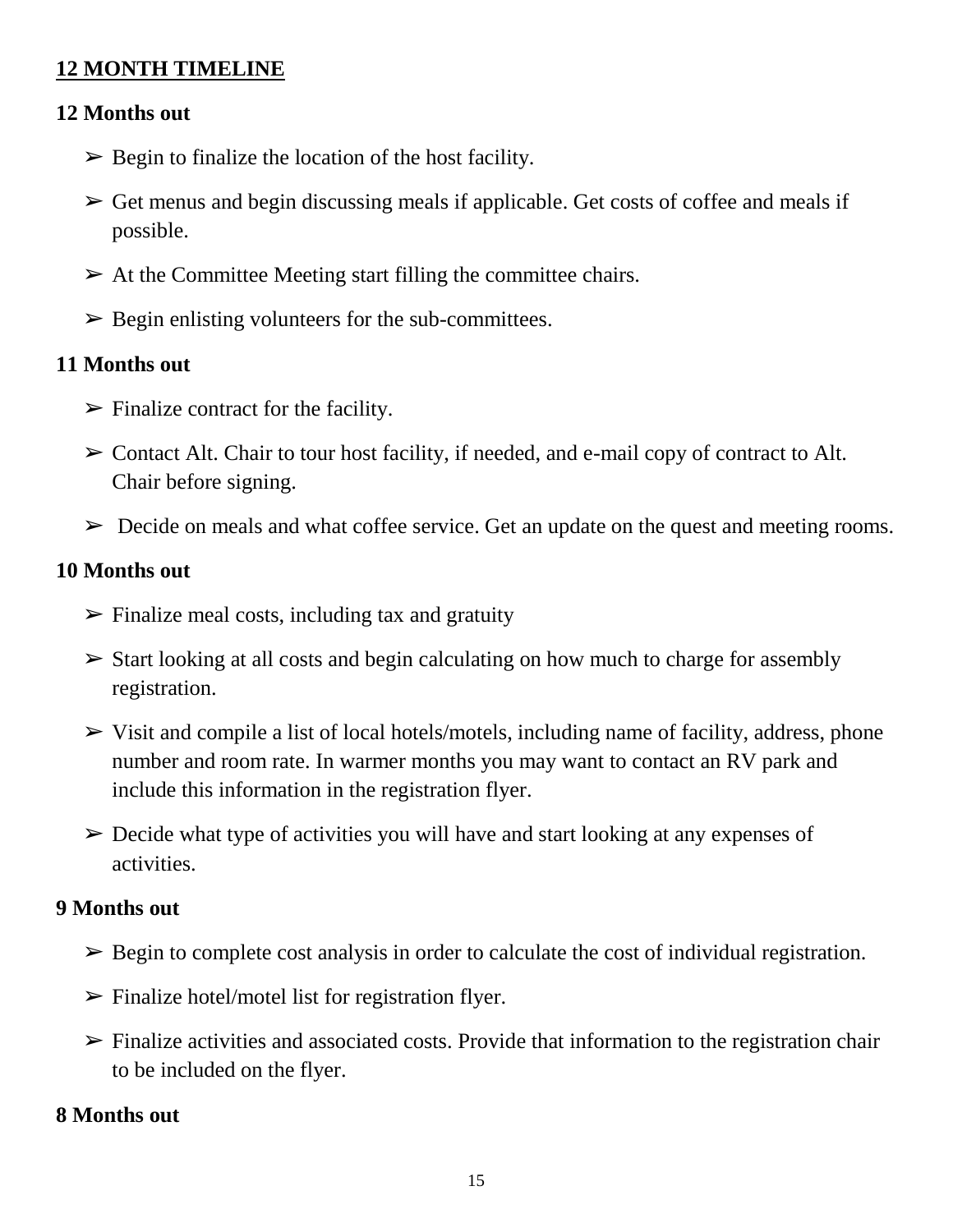- $\triangleright$  Finalize registration form (English and Spanish). Send copies to the Area Alt. Chair.
- $\triangleright$  Make sure there is a last day for meal purchase on registration form.

#### **7 Months out**

- $\triangleright$  Print registration forms and send electronic copy to Area Alt. Chair to be posted on website.
- $\triangleright$  Have tracking system in place for registration forms received.

#### **6 Months out**

- ➢ Hand out registration forms at next Area Assembly/Quarterly.
- $\triangleright$  Start compiling supplies list.

#### **5 Months Out**

- $\triangleright$  Confirm all necessary accommodations, equipment and set up with the host facility.
- $\triangleright$  Recruit volunteers and set up volunteer schedule.

#### **4 Months out**

- $\triangleright$  Decide on what is going to go into the registration packets.
- $\triangleright$  Send pre-registration figures to Area Alt. Chair.

#### **3 Months out**

- ➢ Discuss possible "worst case scenarios" and have a plan.
- $\triangleright$  Discuss topics for the Friday Night Panel.
- $\triangleright$  Make signs for various rooms: Archives, Hospitality.

# **2 Months out**

- $\triangleright$  Start weekly planning meetings.
- $\triangleright$  Decide what topics will be for the Friday Night Panel and e-mail them to the Area Alt Chair for inclusion on the agenda.
- $\triangleright$  Finalize the Friday/Saturday night activity schedule(s).
- $\triangleright$  Schedule a walk-through with the Area Alt. Chairperson, Committee Chair, Facility Chair and Facility Representative to discuss set up main meeting room.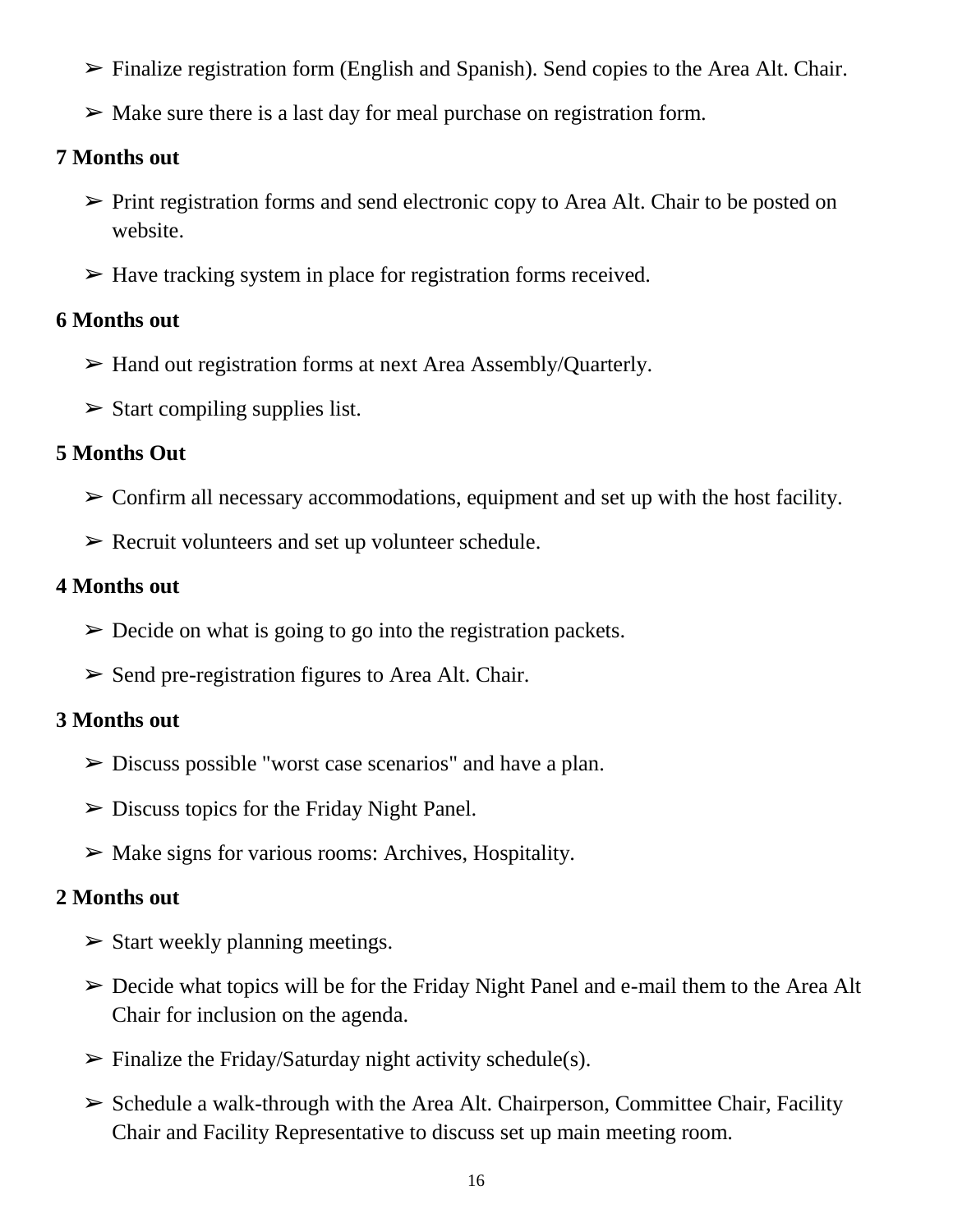- $\triangleright$  Things that need to be discussed at this meeting:
	- o Placement of overhead, head tables, literature table, translation table and recorders table, podium, registration table and sound system.
	- o Types of tables used: rounds or long and placement.
	- o Any facility issues.
	- o How will the meals be served?
	- o Where will Hospitality Room and Archives be?
- $\triangleright$  Have someone make signs for the Host Facility directing attendees to registration table, hospitality room, archives, etc.

#### **Month of Event**

- $\triangleright$  Take a deep breath, remember the Serenity Prayer.
- $\triangleright$  Deal with any last minute problems with registration.
- $\triangleright$  At the meeting before event have an envelope stuffing party.
- $\triangleright$  Finalize schedules for each sub-committee chair and volunteers.
- $\triangleright$  Call volunteers a couple of days prior to event to remind them of their duty and time.
- $\triangleright$  Set Post Assembly meeting place and time. Remind everyone about their final reports. Email them if possible.

#### **After Assembly**

- $\triangleright$  Have rap up meeting immediately after the Assembly/Quarterly.
- $\triangleright$  Give check to Area Treasurer for the return of the seed money.
- $\triangleright$  Have post meeting within the next two weeks.
- $\triangleright$  Things to discuss:
	- o Are there any concerns?
	- o Get any final reports and remind those who are not done so that they are due 30 days after event-email copy of report so an electronic file can be made
	- o Address any financial issues?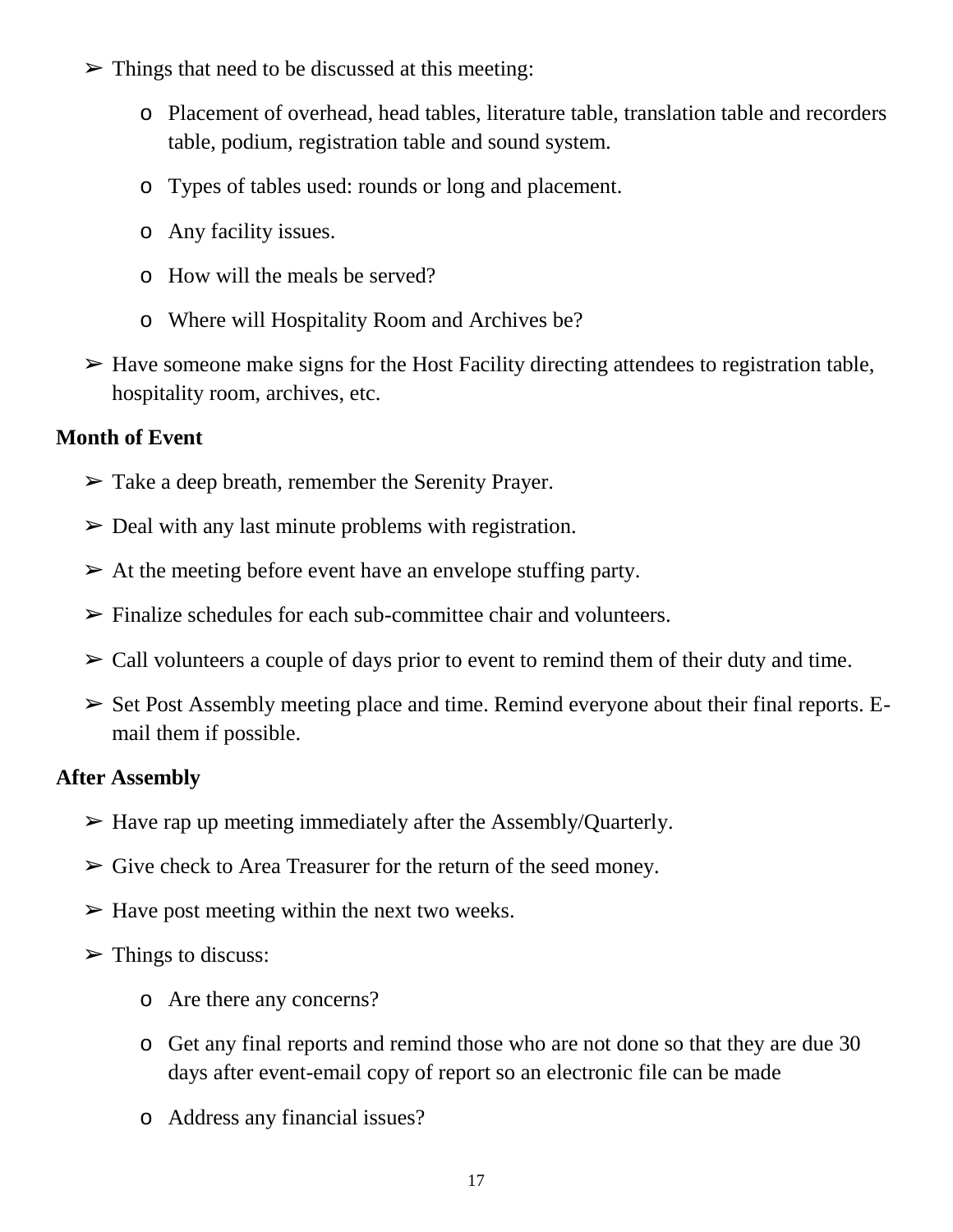#### **Committee Chairs Checklists and Items For Final Report**

The following is a list of the suggested items that would be helpful for future committees to know as they are planning there event. Please be thorough and specific

#### **Chairperson and/or Co-Chair:**

- $\Box$  When did you start planning?
- $\Box$  When did you locate a facility?
- $\Box$  When did you switch from monthly meetings to weekly meetings?
- $\Box$  How often and when did you tour the facility with the committee and/or Area Alt. Chairperson
- $\Box$  Did you have any mid-planning Committee Chair changes and how did you solve them?
- □ Did you find working with the Area Alt. Chair helpful? What concerns did you need to take the Area Alt. Chair and how were they solved?
- $\Box$  How was the communication between Committees? How did you solve any concerns that were voiced?
- $\Box$  A copy of the entire weekends agenda
- $\Box$  How did you solve any problems that your committee faced? Do you have any suggestions for the next committee chairperson?

#### **Treasurer:**

- □ Number of pre-registered, pre-purchased meals and any other pre-purchased items. Such as cups, dances, Friday night events and totals.
- $\Box$  Number of walk-in registration, walk-in meal purchased and any other at the door purchases. Such as cups, dances, Friday night events and totals.
- □ Exact numbers of Area Officers, DCM's and Alt's, GSR's and Alt's, District officers, members and others attending.
- □ Detailed financial account of income and expenses of the event.
- $\Box$  How much in petty cash did you start with when registration started?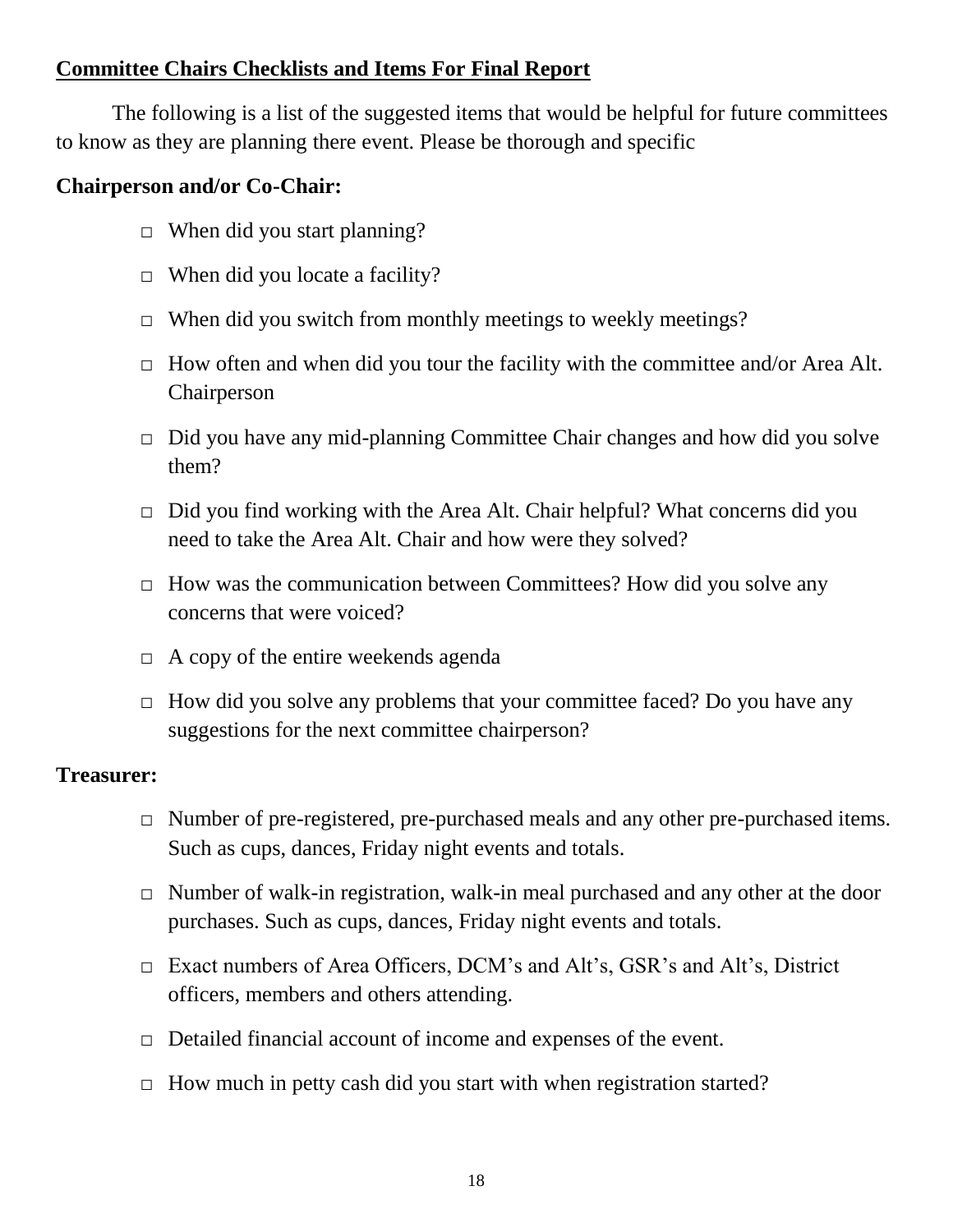- $\Box$  How often did you pick up the monies from registration table and hospitality room?
- $\Box$  When did you open a checking account? Did you encounter any difficulties? If so what were they and how did you solve them?
- $\Box$  A copy of the final bill from the facility and any caterers you may have used. Misc. expenses receipts for things like office expenses and hospitality purchases should be copied and included.
- $\Box$  How did you solve any problems that your committee faced? Do you have any suggestions for the next committee chairperson?

#### **Registration Chairperson:**

- $\Box$  What expenses were included in the registration cost?
- $\Box$  What supplies did you purchase and when did you purchase them?
- $\Box$  When did you start working on the flyer (s)? What difficulties did you encounter?
- $\Box$  When did you get the flyer to the Area event prior to yours and when did you get it to the Area Alt Chairperson?
- $\Box$  How often did you get the monies to the treasure?
- □ When did you open a PO Box? Did you use a person's address?
- $\Box$  What did you include in the registration packets? How many Friday agendas did you make?
- $\Box$  When did you start finding volunteers to help with the registration desk?
- $\Box$  A copy of the entire flyer.
- $\Box$  How did you solve any problems that your committee faced? Do you have any suggestions for the next committee chairperson?

#### **Facilities Chairperson:**

- $\Box$  Drawn out copy of the floor plan.
- $\Box$  Copy of the final contract.
- $\Box$  When did you start looking for a facility? How long did it take to find a suitable facility?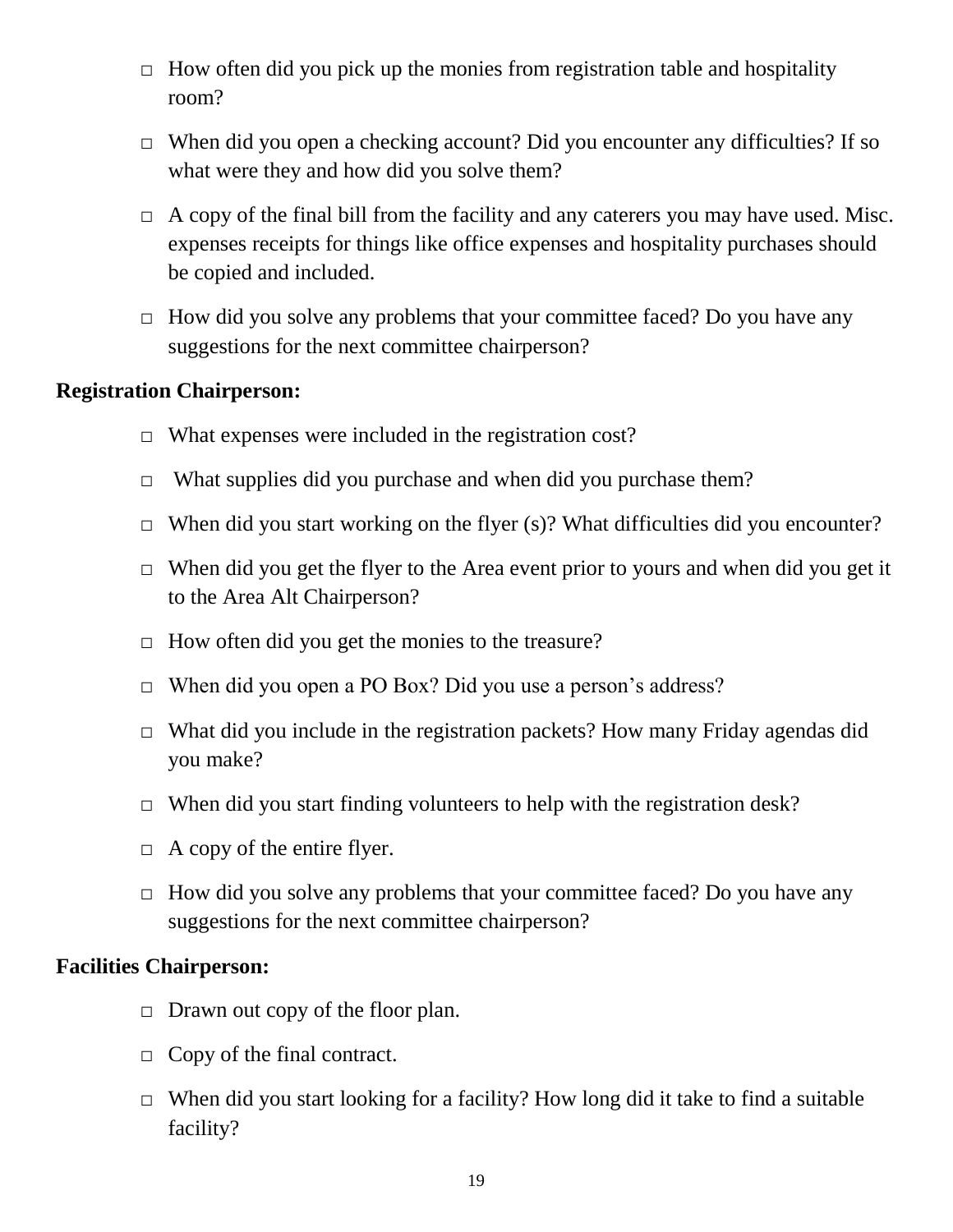- $\Box$  When were the hotel rooms unblocked?
- $\Box$  Were there any special discounts on the meeting rooms if a specific number of meals purchased or hotel rooms booked?
- $\Box$  Who supplied the coffee? If the facility did what was the cost?
- $\Box$  What were the per meal cost, including tax and gratuity?
- □ How did you solve any problems that your committee faced? Do you have any suggestions for the next committee chairperson?

#### **Secretary:**

- $\Box$  Copies of each meetings minutes.
- $\Box$  Ask your committee if you can include a copy of the Committee Chairperson list so that if a future committee chair has a question that they can be contact them directly. Include only those who say that you can share their information.
- □ How did you solve any problems that your committee faced? Do you have any suggestions for the next committee chairperson?

#### **Panel and Speaker Chairperson:**

- $\Box$  How did you choose the panel topics?
- □ How did you choose the panel presenters?
- $\Box$  When did you contact the presenters to ask them if they would like to participate in the panel?
- $\Box$  How did you assign the topics to the presenters?
- $\Box$  Did you give the presenters any guidelines? Such as time limit?
- □ How many alternate presenters did you have?
- $\Box$  A copy of your panels, presenters and facilitators.
- $\Box$  If you are an assembly panel chair, how did you determine who the Sunday speaker would be?
- □ When did you contact them? How frequent was your contact?
- $\Box$  How did you solve any problems that your committee faced? Do you have any suggestions for the next committee chairperson?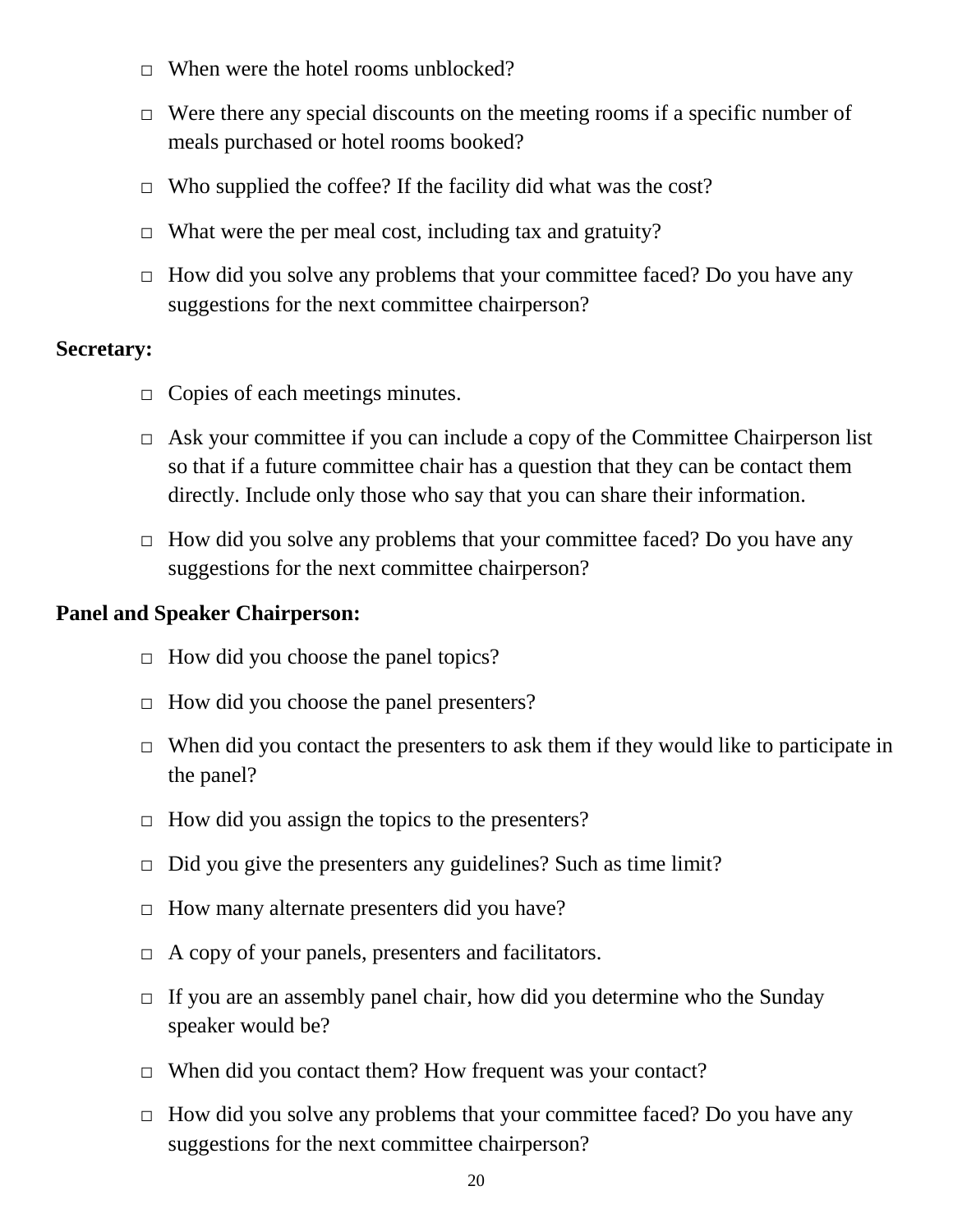#### **Activities Chairperson:**

- $\Box$  What special activities did your committee plan? How did they go?
- $\Box$  How were these activities decided?
- $\Box$  When were the final preparations made for the activities?
- $\Box$  How did you solve any problems that your committee faced? Do you have any suggestions for the next committee chairperson?

#### **Set-up/clean up Committee:**

- $\Box$  What supplies did you need?
- $\Box$  How did you solve any problems that your committee faced? Do you have any suggestions for the next committee chairperson?

#### **Sound and Projection Chairperson:**

- $\Box$  What equipment did your committee need to supply? When and where did you locate it? Did the facility supply these items?
- $\Box$  Who did your recording of the business meeting and when did you contact them?
- $\Box$  What supplies did the recorder need?
- $\Box$  How did you solve any problems that your committee faced? Do you have any suggestions for the next committee chairperson?

#### **Housing Chairperson:**

- $\Box$  When did you start contacting local motels/hotel?
- $\Box$  How close were these to the facility?
- $\Box$  How many rooms did you block?
- $\Box$  Were you able to get discounted prices at these hotels? Where any pet friendly?
- $\Box$  When did the hotels release the blocked rooms? Did you need to call to unblock the rooms?
- $\Box$  When did you start looking for local AA members to who would supply alternate housing? Did you have any problems locating alternate housing?
- $\Box$  Were there any requests for Alternate housing, if so, how many?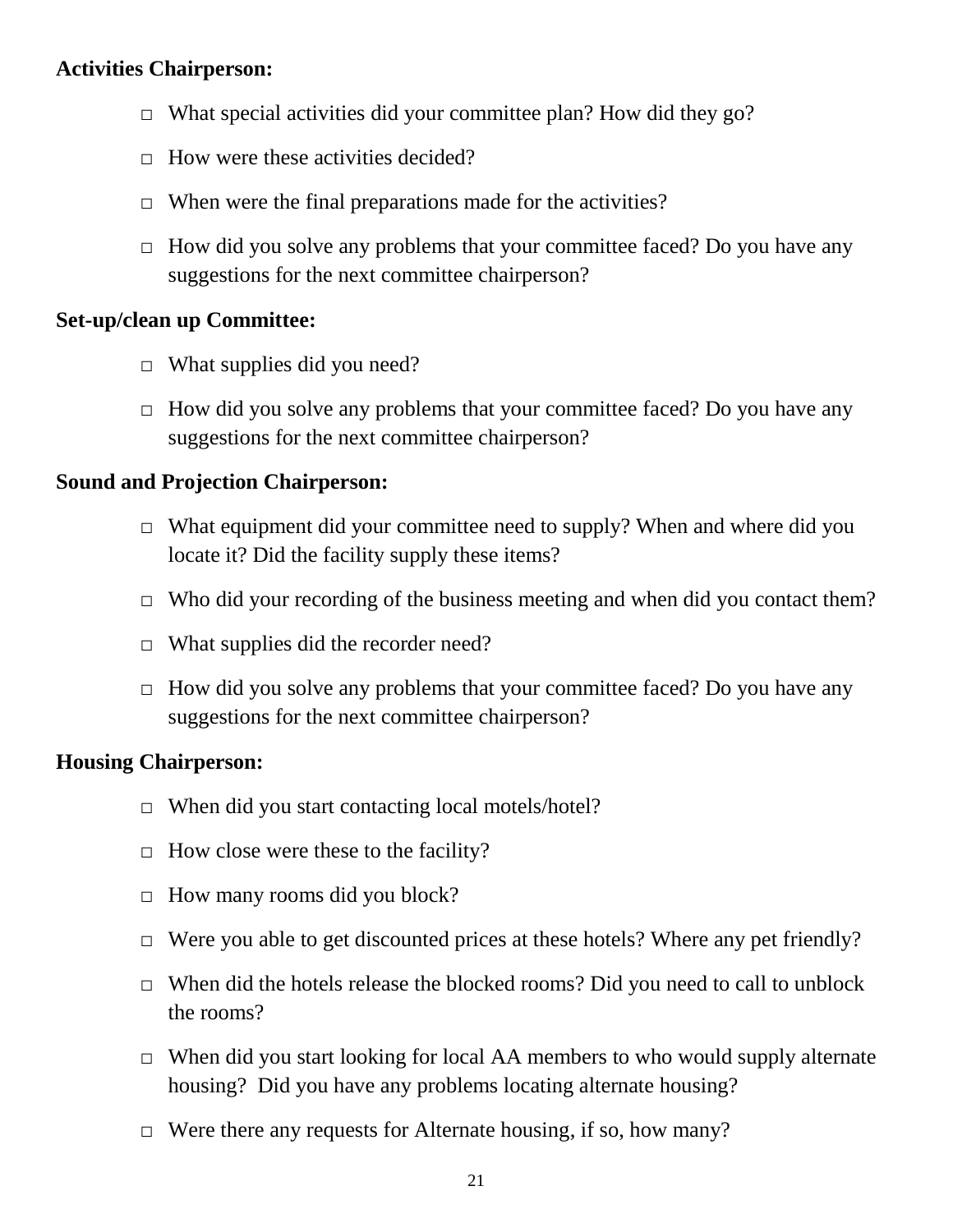$\Box$  How did you solve any problems that your committee faced? Do you have any suggestions for the next committee chairperson?

#### **Volunteer and Hospitality Chairperson:**

- $\Box$  Include a list of items purchased and quantity and any donated items and the quantity.
- $\Box$  When did you start looking for volunteers? How did you find these volunteers?
- $\Box$  When and how often did you call to remind the volunteers of their time and date commitments?
- $\Box$  What was the time frame that a person could volunteer for?
- □ How many worked as general volunteers, in the hospitality room and meals?
- □ How did you solve any problems that your committee faced? Do you have any suggestions for the next committee chairperson?

#### **Runners**

- $\Box$  What were the duties of the runners?
- □ How many runners were there and how were they assigned?
- $\Box$  Was there one or two items that had to be constantly restocked?
- $\Box$  How did you solve any problems that your committee faced? Do you have any suggestions for the next committee chairperson?

#### **Area Alt Chair Checklist**

- □ Hand out 2 copies of the "How To" Guide to the DCM/Event Chairperson.
- $\Box$  Contact the Event Chairperson to let them know you are available and ask them if they had any questions on the "How To" Guide and to offer your guidance if they need it.
- $\Box$  Go over the Alt Chair job is for the Event (ie review the contract before it is signed).
- $\Box$  Read and approve contract. Contact Event Chairperson if you have any questions or concerns about contract.
- □ Be available to tour facility, if needed, and review contract **before** it is signed.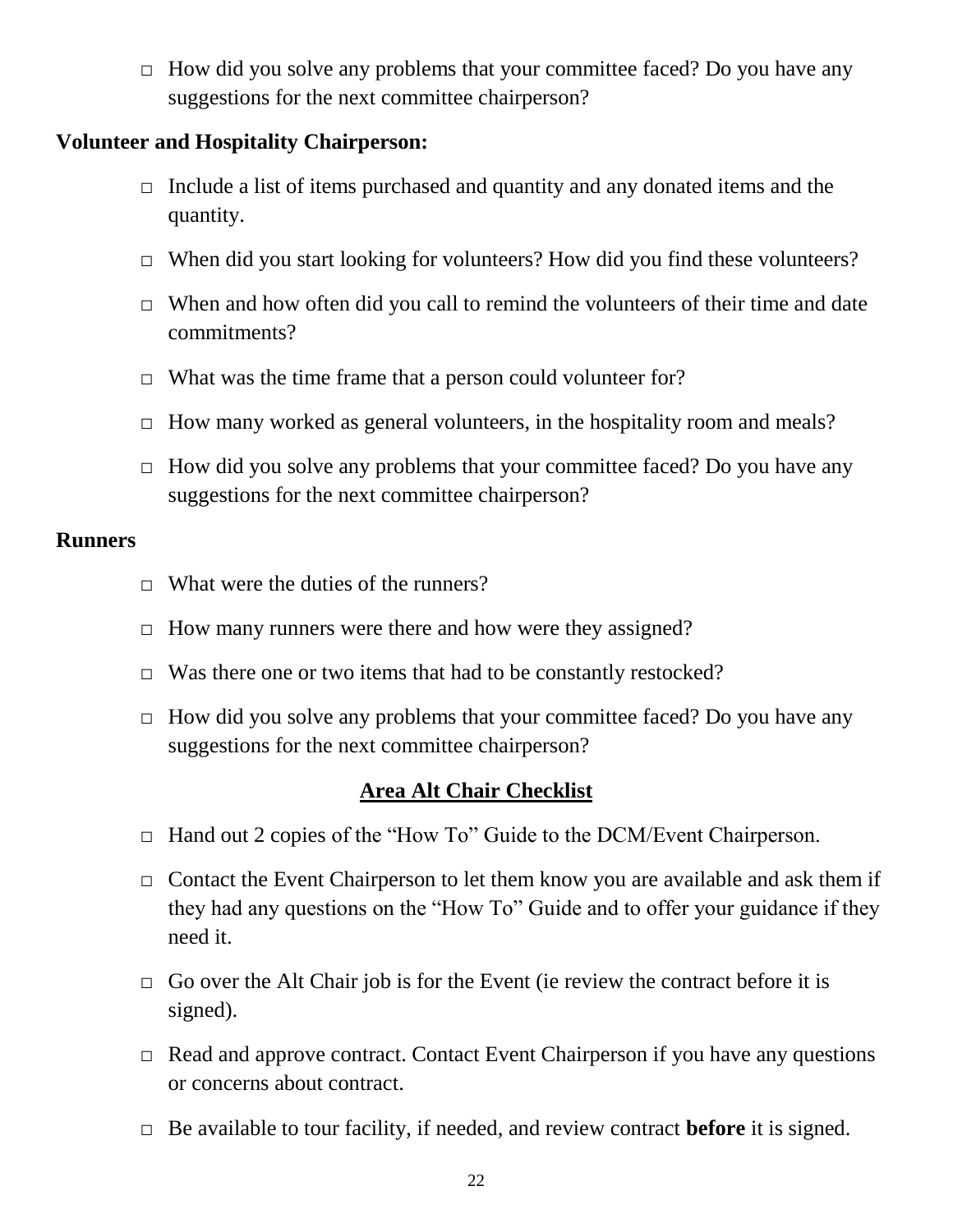- $\Box$  Check in with Event Chairperson 6 months before date to see how it is going.
- $\Box$  Check with Event Chairperson 3 months before date to see if the following has been done:
- □ Event Recorder booked.
- □ Locked room for Archives is reserved (Assemblies Only).
- □ Over head projector and screen is available for use on Saturday.
- $\Box$  If Assembly that the Sunday speaker arrangements have been made and who it is to be forwarded to the Area Chair to be included on the Agenda.
- $\Box$  Talk about the Set up of the room (ie Delegate, Chair, Alt Chair and Sec on a raised stage with a podium and tables for other Area officers with Treasure and Alt Treasure at the far right of tables).
- $\Box$  Be sure that there are ample tables in the back for Literature (4 for Quarterlies and 6-8 for Assemblies ), Translation/Special Needs needs 1 table, the Recorder needs 1 table and the Mailbox table.
- □ 8 tables for Archives in a locked room (Assembly Only).
- $\Box$  60 days before event get the Panel Topics and Friday agenda from Event Chairperson and forward them to the Area Chairperson to be included in the Final Agenda.
- $\Box$  Starting day of event show up 2 hours before registration (if possible) to insure set up of tables are correct, overhead secured, fires put out and encourage committee.
- $\Box$  Attend the Wrap-up meeting after event (if possible) and encourage committee chairs to get their final report to Event Chair. The longer they wait the less likely they will do it
- $\Box$  Receive final report 60 days after event.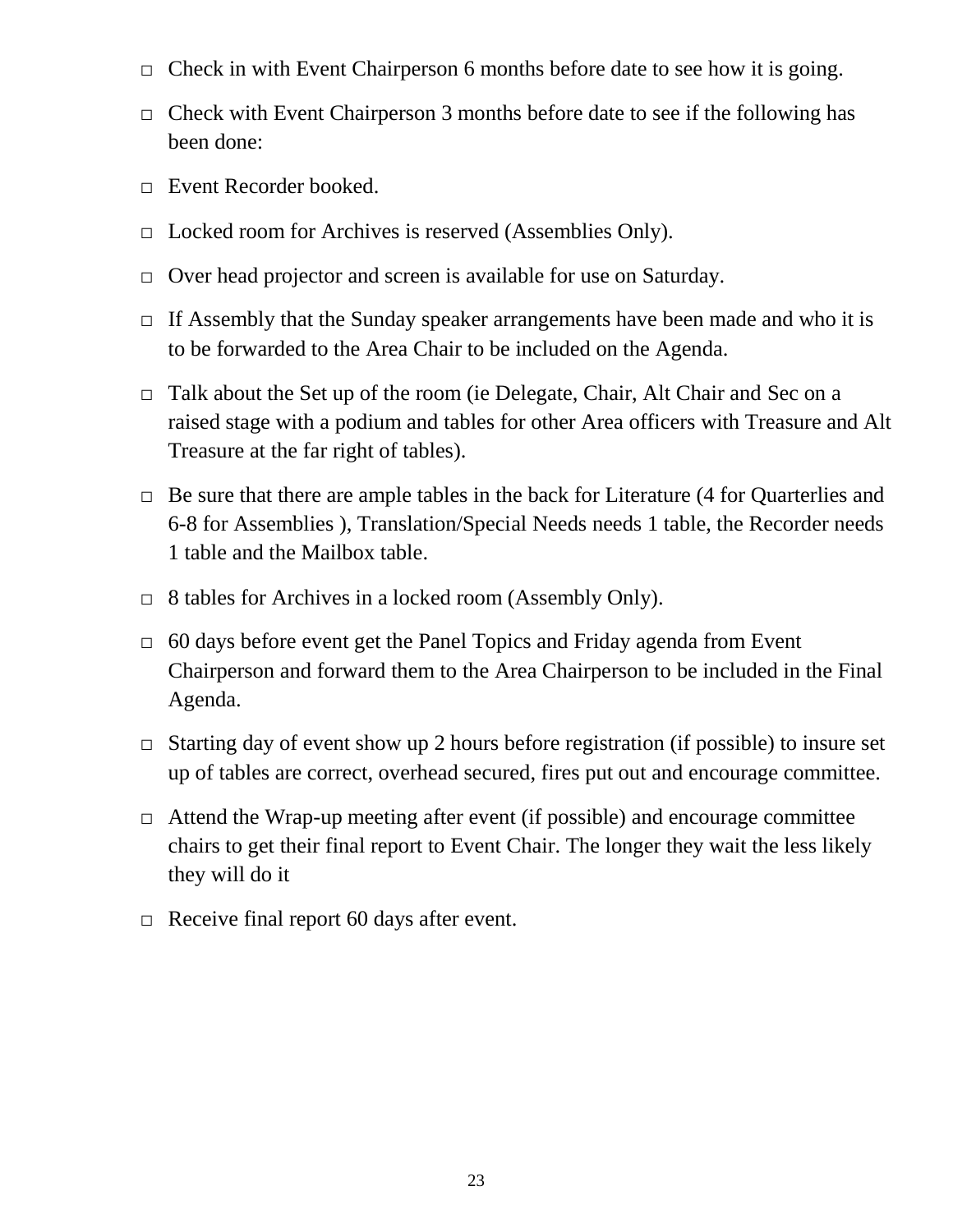# **REGISTRATION WORKSHEET**

| <b>Pre-Registration-</b>      |                                                                     |                                                                                                                                                                                                                                      |                                         |
|-------------------------------|---------------------------------------------------------------------|--------------------------------------------------------------------------------------------------------------------------------------------------------------------------------------------------------------------------------------|-----------------------------------------|
|                               | Event name and date:                                                |                                                                                                                                                                                                                                      |                                         |
|                               |                                                                     |                                                                                                                                                                                                                                      |                                         |
|                               |                                                                     |                                                                                                                                                                                                                                      |                                         |
|                               |                                                                     |                                                                                                                                                                                                                                      |                                         |
| <b>Pre-Registration Meals</b> |                                                                     |                                                                                                                                                                                                                                      |                                         |
| Friday Night Social           |                                                                     | Sat. Breakfast________                                                                                                                                                                                                               |                                         |
| Sat. Lunch                    |                                                                     |                                                                                                                                                                                                                                      |                                         |
| <b>Walk-in Registration</b>   |                                                                     |                                                                                                                                                                                                                                      |                                         |
|                               |                                                                     |                                                                                                                                                                                                                                      |                                         |
|                               |                                                                     |                                                                                                                                                                                                                                      |                                         |
|                               |                                                                     |                                                                                                                                                                                                                                      |                                         |
| <b>Walk-in Meals</b>          |                                                                     |                                                                                                                                                                                                                                      |                                         |
|                               |                                                                     |                                                                                                                                                                                                                                      |                                         |
|                               |                                                                     |                                                                                                                                                                                                                                      |                                         |
|                               | <b>Total Meal Count: # Guaranteed</b>                               | #Served                                                                                                                                                                                                                              |                                         |
| Fri. Social                   |                                                                     |                                                                                                                                                                                                                                      | <b>\$Actual Cost</b>                    |
| Sat. Lunch                    | $\overline{\phantom{a}}$ . The contract of $\overline{\phantom{a}}$ | <u> De Carlos de Carlos de Carlos de Carlos de Carlos de Carlos de Carlos de Carlos de Carlos de Carlos de Carlos de Carlos de Carlos de Carlos de Carlos de Carlos de Carlos de Carlos de Carlos de Carlos de Carlos de Carlos </u> | <u> 1989 - Johann Barbara, martin a</u> |
| Sat. Dinner                   | <u> 1990 - Johann Barnett, fransk konge</u>                         |                                                                                                                                                                                                                                      | the control of the control of the       |
| Sun. Break                    | <u> 1990 - Johann Barnett, fransk politiker</u>                     |                                                                                                                                                                                                                                      | the control of the control of the       |
| Totals                        |                                                                     |                                                                                                                                                                                                                                      | <u> 1989 - Johann Barn, mars et al.</u> |
|                               |                                                                     |                                                                                                                                                                                                                                      |                                         |
|                               |                                                                     |                                                                                                                                                                                                                                      |                                         |
| <b>Other</b>                  | <b>Purchased</b>                                                    | <b>Sold</b>                                                                                                                                                                                                                          |                                         |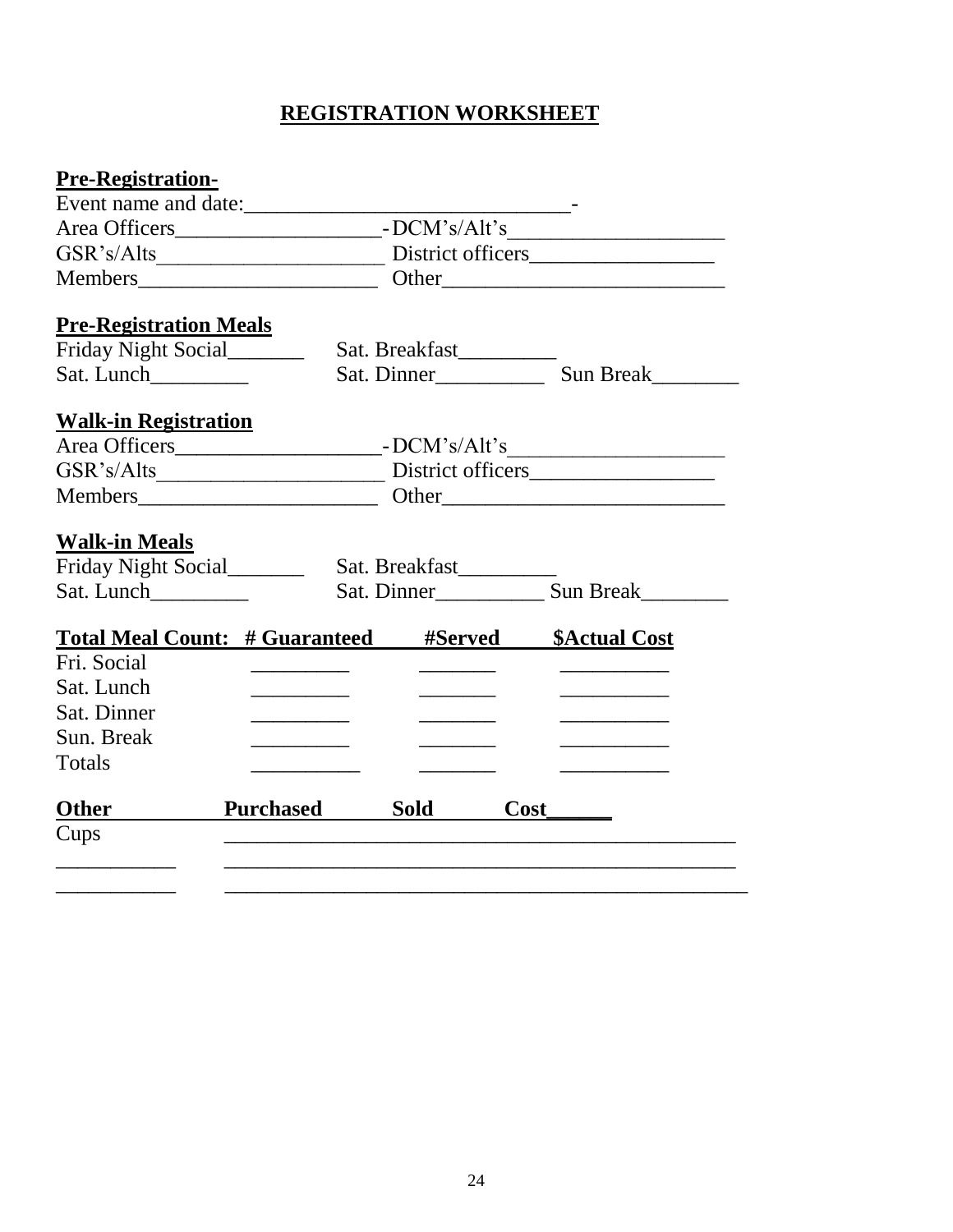# **TREASURER'S WORKSHEET**

| REGISTRATIONS-                                  |                             |                         |
|-------------------------------------------------|-----------------------------|-------------------------|
| Pre-Registered \$                               | Friday Social \$            |                         |
|                                                 | Sat Lunch \$                |                         |
| Sat Dinner \$                                   | Sun Break \$                |                         |
|                                                 |                             | Sub-total $\frac{1}{2}$ |
| 7 <sup>th</sup> Tradition from Hospitality Room | $\frac{\text{S}}{\text{S}}$ |                         |
| Walk-in Reg \$                                  | Friday Social \$            |                         |
| Sat Break \$                                    | Sat Lunch \$                |                         |
| Sat Dinner \$                                   | Sun Break \$                |                         |
|                                                 |                             | $Sub-total$ \$          |
|                                                 |                             | Total in-flow \$        |
| <b>Out-Going Moneys</b>                         |                             |                         |
|                                                 |                             |                         |
|                                                 |                             |                         |
|                                                 |                             |                         |
|                                                 |                             |                         |
|                                                 |                             |                         |
| Other_<br>$\mathbb{S}$                          |                             |                         |
|                                                 |                             |                         |
|                                                 |                             | Total Out Flow \$       |
|                                                 |                             | Total Inflow \$         |
|                                                 | Subtracted                  | Total Out Flow \$       |
|                                                 |                             | Total \$                |
| Subtracted Seed Money \$                        |                             |                         |
| Profit passed on the Area \$                    |                             |                         |